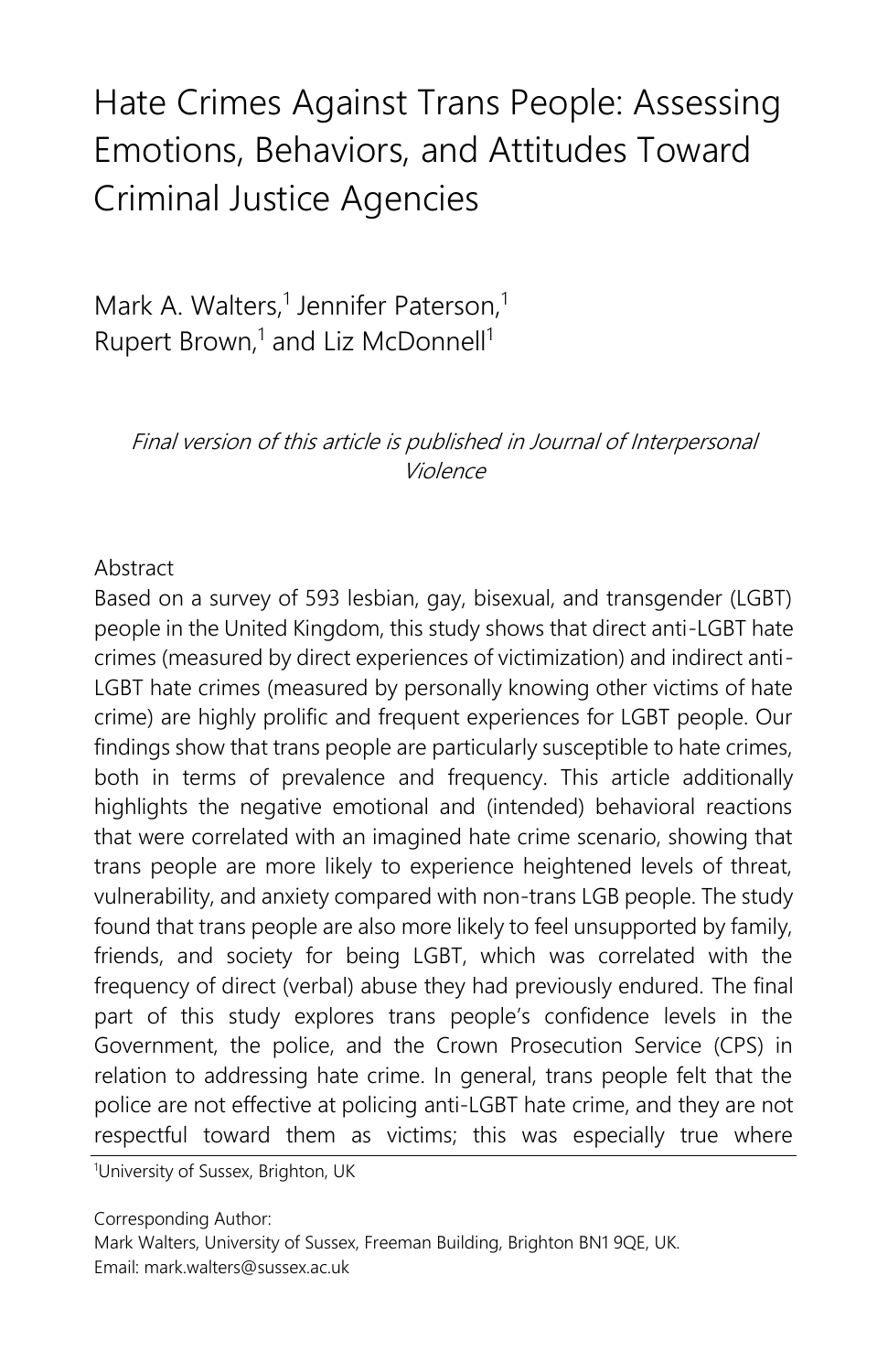individuals had previous contact with the police. Respondents were also less confident in the CPS to prosecute anti-LGBT hate crimes, though the level of confidence was slightly higher when respondents had direct experience with the CPS. The empirical evidence presented here supports the assertion that all LGBT people, but particularly trans individuals, continue to be denied equal participation in society due to individual, social, and structural experiences of prejudice. The article concludes by arguing for a renewed policy focus that must address this issue as a public health problem.

#### Keywords

hate crimes, GLBT, community violence, violence against GLBT

# Introduction

Over the past two decades, a growing body of research has developed on the impacts of hate crime (see inter alia, [Herek, Cogan, & Gillis, 2002;](file:///J:/WatchFolder/PROCESS/JIV715026.docx%23bib20) [Herek,](file:///J:/WatchFolder/PROCESS/JIV715026.docx%23bib21)  [Cogan, Gillis, & Glunt, 1997;](file:///J:/WatchFolder/PROCESS/JIV715026.docx%23bib21) [Iganski, 2008;](file:///J:/WatchFolder/PROCESS/JIV715026.docx%23bib26) Iganski & Lagou, 2015[; McDevitt,](file:///J:/WatchFolder/PROCESS/JIV715026.docx%23bib35)  [Balboni, Garcia, & Gu, 2001\).](file:///J:/WatchFolder/PROCESS/JIV715026.docx%23bib35) These studies have shed important light on both the disproportionate levels of targeted abuse experienced by certain minority groups and the heightened impacts that hate crimes are likely to have on victims. In the main, research has shown that hate crime victims are more likely to experience emotional traumas such as shock, anxiety, fear, anger, and depression (see, for example, [Corcoran, Lader, & Smith, 2015;](file:///J:/WatchFolder/PROCESS/JIV715026.docx%23bib13) [Iganski, 2008\).](file:///J:/WatchFolder/PROCESS/JIV715026.docx%23bib26) Some researchers have also shown that certain psychological impacts (such as depression) can last for longer periods of time when compared with nonhate motivated victimizatio[n \(Herek et al., 1997\).](file:///J:/WatchFolder/PROCESS/JIV715026.docx%23bib21) Studies have also indicated that hate crimes are more likely to involve physical violence resulting in injury—though research here has been less conclusive (see, for example, [Cheng, Ickes, &](file:///J:/WatchFolder/PROCESS/JIV715026.docx%23bib10)  [Kenworthy, 2013;](file:///J:/WatchFolder/PROCESS/JIV715026.docx%23bib10) [Corcoran et al., 2015\).](file:///J:/WatchFolder/PROCESS/JIV715026.docx%23bib13)

Hate crimes are not only likely to "hurt more" than nonhate motivated crimes, but it is also often asserted that incidents will have similar impacts on *other* group (community) members [\(Iganski, 2001\).](file:///J:/WatchFolder/PROCESS/JIV715026.docx%23bib25) A recent study by the Sussex Hate Crime Project found that hate crimes against lesbian, gay, bisexual, and transgender (LGBT) people and Muslim people not only traumatized direct victims but also had substantial negative impacts on other members of the victim's group which were similar to those of direct victims (what the authors call "indirect hate crime") (Brown & Walters, 2016). They reported that indirect victimization (in this case, personally knowing other victims of hate crime with similar identity characteristics) was clearly associated with different behavioral intentions (pro-action and avoidance[\)](file:///J:/WatchFolder/PROCESS/JIV715026.docx%23ENotes2)<sup>1</sup> which were mediated by various emotional reactions (anger, anxiety, and shame; see also [Bell & Perry, 2015;](file:///J:/WatchFolder/PROCESS/JIV715026.docx%23bib3) [Perry & Alvi, 2012\).](file:///J:/WatchFolder/PROCESS/JIV715026.docx%23bib47)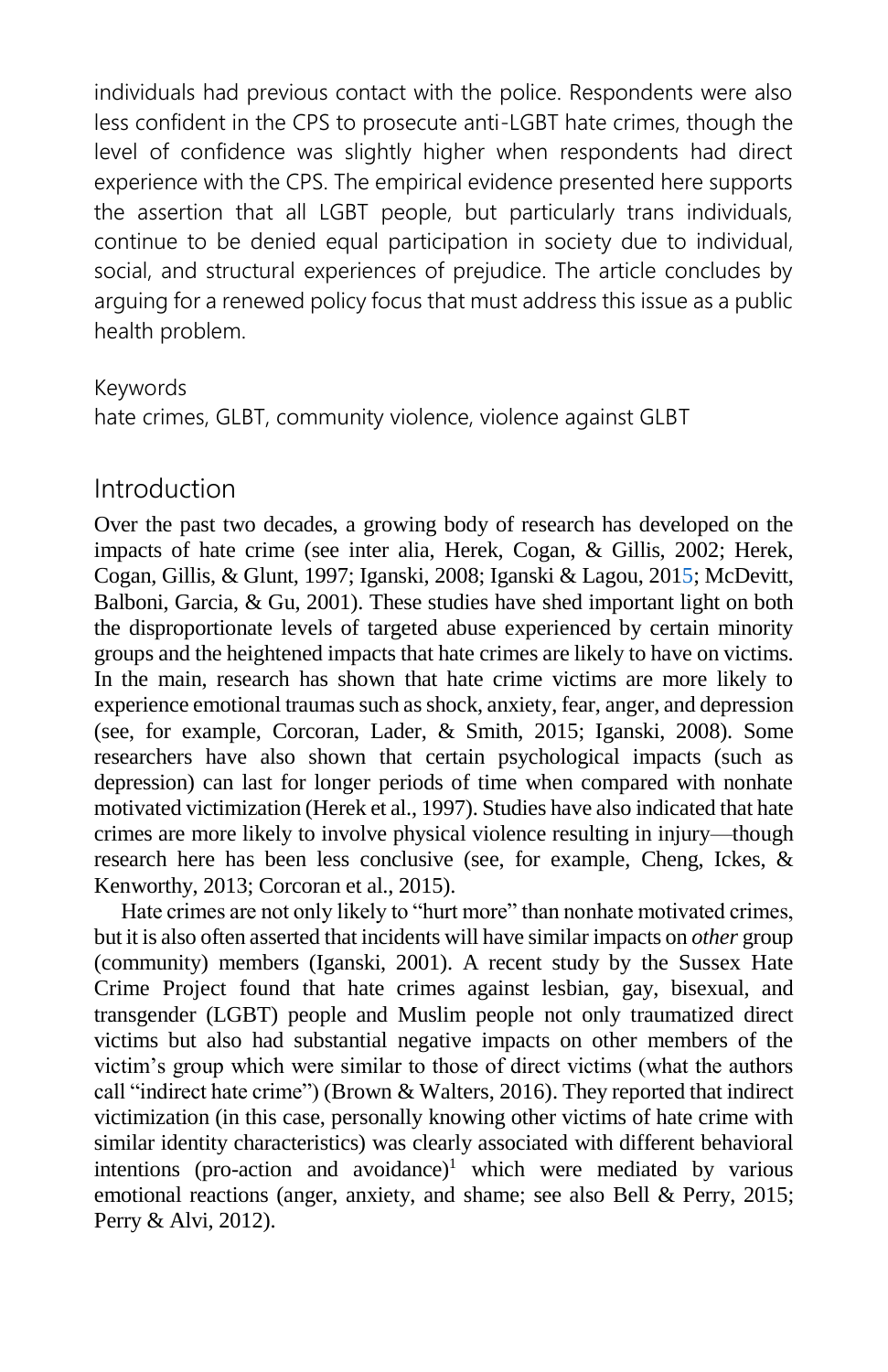This growing body of work has provided important information on the emotional, behavioral, and spatial impacts of hate crime. However, the literature has tended to examine the impacts of hate crime on entire groups of people (such as Jewish or LGBT people). The homogenizing of victim groups means that differences and similarities that exist between members of those broad categories are yet to be comprehensively explored.<sup>[2](file:///J:/WatchFolder/PROCESS/JIV715026.docx%23ENotes3)</sup> In relation to antiLGBT hate crime, tran[s](file:///J:/WatchFolder/PROCESS/JIV715026.docx%23ENotes4)<sup>3</sup> victims have typically been subsumed into one single LGBT identity (Antjoule, 2016).<sup>[4](file:///J:/WatchFolder/PROCESS/JIV715026.docx%23ENotes5)</sup> Many studies on anti-LGBT hate crime have therefore failed to fully investigate the possible differences in impact between LGBT victims [\(Woods & Herman, 2014\).](file:///J:/WatchFolder/PROCESS/JIV715026.docx%23bib59) The small number of studies that have focused solely on anti-trans hate crime suggest that trans people may be the most vulnerable of all victims of hate crime—both in terms of the disproportionate levels of violence experienced and the emotional and behavioral impacts caused by such incidents [\(Stotzer, 2009\)](file:///J:/WatchFolder/PROCESS/JIV715026.docx%23bib51). There is also some evidence to show that trans people's experiences of hate victimization is likely to be compounded by law enforcement agencies, with some studies suggesting that police officers regularly expose trans victims to direct and secondary victimization [\(Turner, Whittle, & Combs, 2009\).](file:///J:/WatchFolder/PROCESS/JIV715026.docx%23bib53)

This article builds on this body of work by extrapolating data from the Sussex Hate Crime Project in the United Kingdom which looked at the direct and indirect impacts of anti-LGBT hate crime (see, Brown & Walters, 2016). Using quantitative survey data, we compare and contrast trans people's direct and indirect experiences of hate crimes (using quantity and frequency), together with their emotional and behavioral reactions to an imagined hate crime scenario, with those of (non-trans) LGB people[.](file:///J:/WatchFolder/PROCESS/JIV715026.docx%23ENotes6)<sup>5</sup> We then examine trans people's attitudes toward the criminal justice system, including respondents' perceptions of the police, the Crown Prosecution Service (CPS), and the Government. These analyses have enabled us to provide a comprehensive assessment of trans people's lived experiences and perceptions of individual, social, and structural prejudice.

# Understanding Anti-Trans Hate Crime

Before examining the prevalence of hate crime among trans people, their emotional and behavioral responses to hate crimes, and their perceptions of the criminal justice system in the United Kingdom, it is important first to situate these findings within contemporary debates about the meaning of certain gender identities, expressions, and gender-based prejudices including "trans," "transgender," and "transphobia." A[s Chakraborti and Garland \(2015\)](file:///J:/WatchFolder/PROCESS/JIV715026.docx%23bib8) note, the study of hate crime requires recognition of the complex relationships between gender, sex, and sexuality, acknowledging both the social (normative ideas and prescriptions) and individual-level (sense of self) factors and how these interrelate. To understand "trans" as an identity category and also transphobia and its permutation, anti-trans hate crime, it is important to distinguish between "sex" (biological characteristics acquired at birth) and "gender" (the social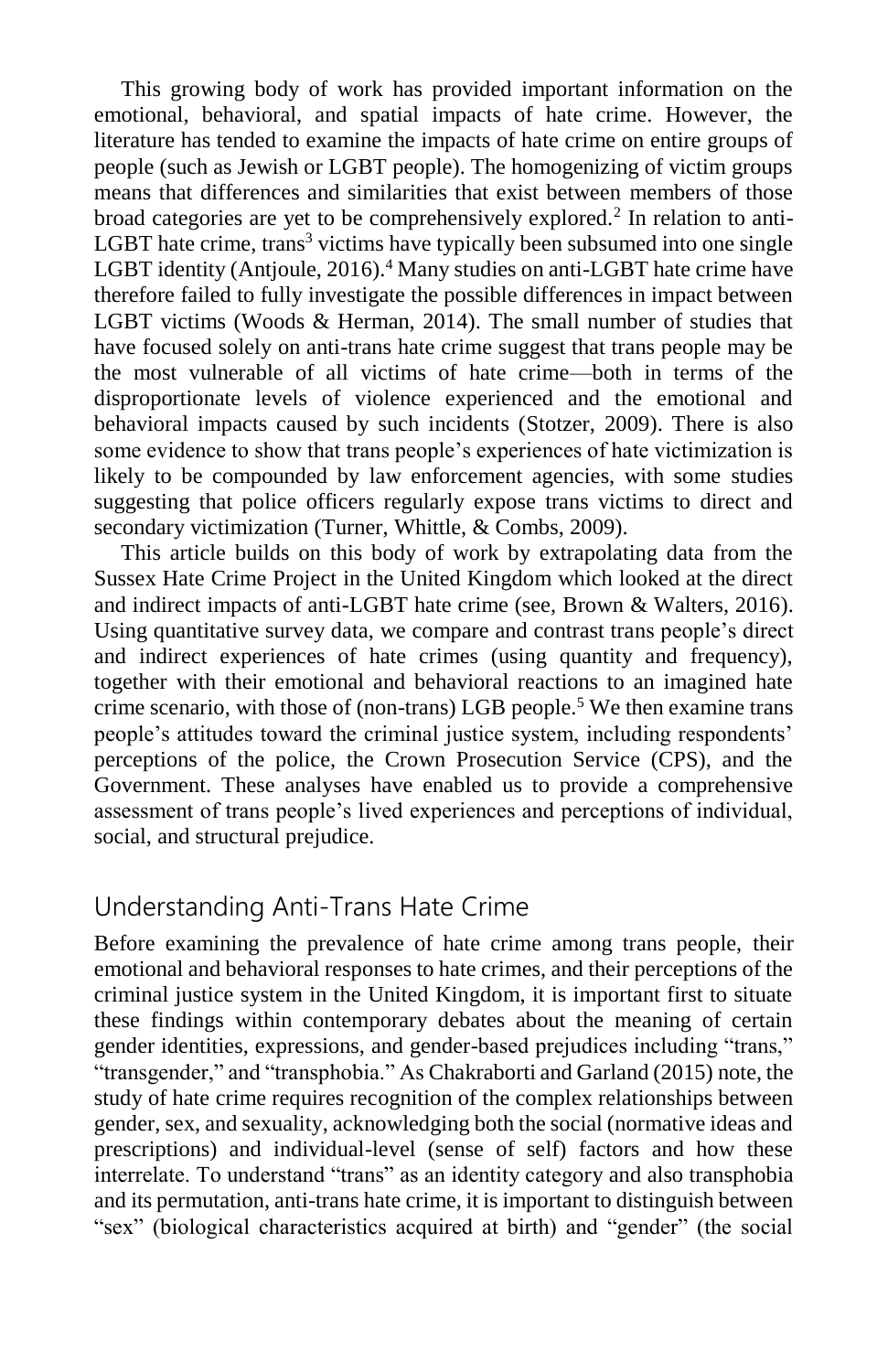construction of femininity and masculinity and their attendant expectations and roles[; Zucker & Bradley, 1995\).](file:///J:/WatchFolder/PROCESS/JIV715026.docx%23bib62)

"Trans" identity refers to gender identities and expressions that go beyond biological sex as is assigned at birth. It is an inclusive term that embraces a broad range of identity categories and includes individuals who consider themselves transgender (those whose lifestyles appear to be in conflict with gender norms—for example, by dressing or presenting themselves in their preferred gender role); those who consider themselves not cisgender<sup>[6](file:///J:/WatchFolder/PROCESS/JIV715026.docx%23ENotes7)</sup> in any other way, rejecting binary categories—for example, genderfluid, nonbinary, genderfuck, genderless, agender, nongendered, third gender, two spirit, bigender, and trans man and trans woman (see, [Jones, 2013;](file:///J:/WatchFolder/PROCESS/JIV715026.docx%23bib28) [Turner et al.,](file:///J:/WatchFolder/PROCESS/JIV715026.docx%23bib53)  [2009\);](file:///J:/WatchFolder/PROCESS/JIV715026.docx%23bib53) and transsexuals (those who experience a disjuncture between their gender identity and physical bodies, many of whom will wish to undergo surgery or hormone therapy to realign their bodies with their gender identity).<sup>[7](file:///J:/WatchFolder/PROCESS/JIV715026.docx%23ENotes8)</sup> More recently, the term "trans<sup>\*"</sup> had been used to extend the inclusiveness of the term, the asterisk being a place holder for all suffixes of "trans" [\(Jones,](file:///J:/WatchFolder/PROCESS/JIV715026.docx%23bib28)  [2013\).](file:///J:/WatchFolder/PROCESS/JIV715026.docx%23bib28) However, the use of the asterisk has also come under some criticism for inferring that "trans" without the asterisk refers to a binary form of gender (e.g., trans man and trans woman) and has therefore fallen out of use by many lesbian, gay, bisexual, transgender, queer or questioning, and intersex (LGBTQI) group[s.](file:///J:/WatchFolder/PROCESS/JIV715026.docx%23ENotes9)<sup>8</sup>

Relevant to the theorization of trans identities is Butler's (1990) work on gender as performative and distinct from physical bodies and binary classifications.[9](file:///J:/WatchFolder/PROCESS/JIV715026.docx%23ENotes10) Butler argues that gender roles and expectations surrounding gender expression are partly, or mostly, socially constructed and reconstructed through iterations of gender "performance" [\(Butler, 1990\).](file:///J:/WatchFolder/PROCESS/JIV715026.docx%23bib7) [West and](file:///J:/WatchFolder/PROCESS/JIV715026.docx%23bib56)  [Fenstermaker \(1995\)](file:///J:/WatchFolder/PROCESS/JIV715026.docx%23bib56) build upon this understanding of gender identity by arguing that the performance and re-performance of gender norms are reinforced through social and structural hierarchies that place masculinity as the "ideal" and femininity as "inferior" (see als[o Perry, 2001,](file:///J:/WatchFolder/PROCESS/JIV715026.docx%23bib46) chapter 4). Those who transgress the various socially prescribed versions of gender are perceived to be provoking disorder. In doing so, they can "challenge the ontology of gender and sex as norms . . . render[ing] the norms of sexual desire unintelligible" (Perry & Dyck, 2014b, p. 52).

It should be noted that the terms and definitions discussed here are constantly changing and thus are historically contingent. Authors have variously noted the fraught and contested nature of categories (e.g., [Kuper,](file:///J:/WatchFolder/PROCESS/JIV715026.docx%23bib30)  [Nussbaum, & Mustanski, 2012;](file:///J:/WatchFolder/PROCESS/JIV715026.docx%23bib30) [Levitt & Ippolito, 2014;](file:///J:/WatchFolder/PROCESS/JIV715026.docx%23bib31) [Norton & Herek,](file:///J:/WatchFolder/PROCESS/JIV715026.docx%23bib44)  [2013\)](file:///J:/WatchFolder/PROCESS/JIV715026.docx%23bib44) such as medicine, social science, psychology, feminism, queer theory, and a more political trans community converge to theorize "trans." In addition, inter-sectioning identities (see [Warner, 2008\)](file:///J:/WatchFolder/PROCESS/JIV715026.docx%23bib55) such as class, ethnicity, and sexuality can play an important role in trans people's lives (Sevelius, 2013) as well as their experience of transphobia [\(Lombardi, 2009;](file:///J:/WatchFolder/PROCESS/JIV715026.docx%23bib32) [Moran & Sharpe,](file:///J:/WatchFolder/PROCESS/JIV715026.docx%23bib40)  [2004\).](file:///J:/WatchFolder/PROCESS/JIV715026.docx%23bib40)[10](file:///J:/WatchFolder/PROCESS/JIV715026.docx%23ENotes11)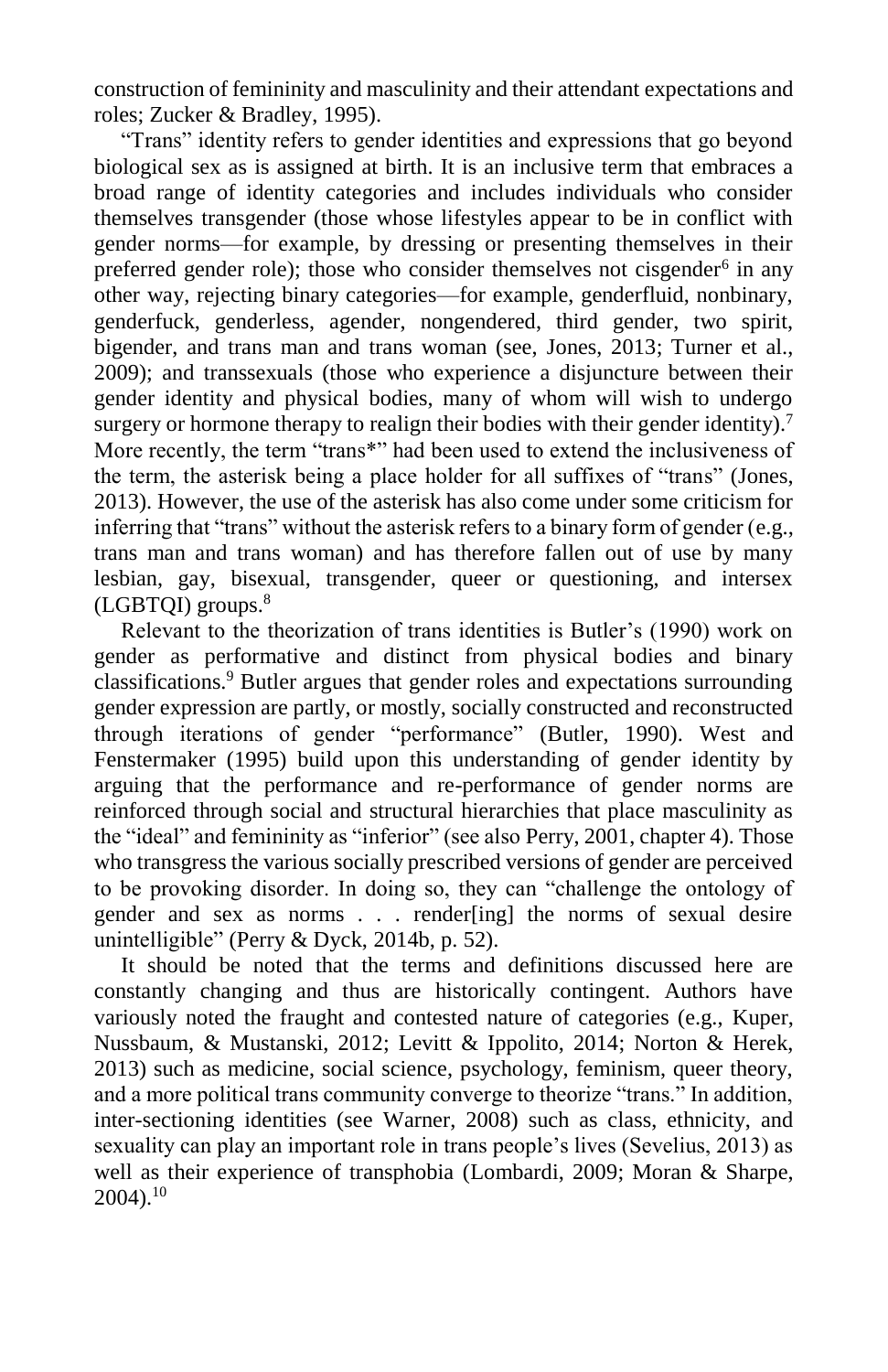# **Transphobia**

Turner and colleagues (2009) define transphobia as "an irrational reaction to those who do not conform to the socio-cultural ideology of gender conformity" (p. 7). [Perry and Dyck \(2014b\)](file:///J:/WatchFolder/PROCESS/JIV715026.docx%23bib49) explain that these "reactions" occur where people's gender status directly challenges that of masculinity and of male sex (p. 52). In their "act" of transgressing binary gender identity, some individuals can *threaten* to eliminate socially prescribed gender norms entirely. This can give rise to negative attitudes such as hatred, loathing, rage, disgust, or moral indignations toward trans people on the basis of their gender enactments [\(Bettcher, 2007\).](file:///J:/WatchFolder/PROCESS/JIV715026.docx%23bib4) Key here is the perception of threat that transgressing prescribed gender identities gives rise to. Social psychologists explain that those who challenge identity-based norms give rise to what is labeled "realistic" and "symbolic" threats toward entire groups of people (known as integrated threat theory, Stephan & Stephan, 2000). Realistic threats consist of tangible conflicts of interest—such as perceived competition over jobs, housing, and other resources between the ingroup and outgroups, whereas symbolic threats relate to people's social identities, such as the ingroup's "way of life," including culturally important values and norms (see [Brown, 2010,](file:///J:/WatchFolder/PROCESS/JIV715026.docx%23bib5) chapters 6 and 8).

While there is no social psychological empirical research on the link between these types of threat and transgender identity, theoretically at least it is likely that trans people give rise to a symbolic threat with regard to gender norms, which in turn elicit feelings of disgust and revulsion in some gender conforming individuals toward nongender conforming people (for a similar theoretical framework in relation to heterosexual people's emotional reactions to gay people, see [Cottrell & Neuberg, 2005\).](file:///J:/WatchFolder/PROCESS/JIV715026.docx%23bib15) Importantly then, "phobia" in transphobia should not denote a disorder or refer to clinical phobic reactions, but should refer instead to social psychological reactions which are directly linked to cultural norms—at least in part. Perry (2001) claims that it is these cultural norms that foster and sustain social hierarchies that are based on a number of different identities. Dominant ideas about "ways of being" can become entrenched in social structures and processes, which in turn help to perpetuate dominant forms of gender identity ("doing gender"; [Perry, 2001;](file:///J:/WatchFolder/PROCESS/JIV715026.docx%23bib46) [West & Fenstermaker, 1995\)](file:///J:/WatchFolder/PROCESS/JIV715026.docx%23bib56). Hill and Willoughby (2005) argue that central to explaining the threat of trans identity to society is the role of "genderism"—a cultural ideology "that reinforces the negative evaluation of gender nonconformity or an incongruence between sex and gender" by juxtaposing the gendered "other" (abnormal) with dominant cisgender ("normal") people (p. 534). It is this social evaluation that fosters individual-level emotional disgust (a social psychological response), which in turn can result in "gender bashing"  $(i.e., anti-trans hate crime).<sup>11</sup>$  $(i.e., anti-trans hate crime).<sup>11</sup>$  $(i.e., anti-trans hate crime).<sup>11</sup>$ 

Anti-Trans Hate Crime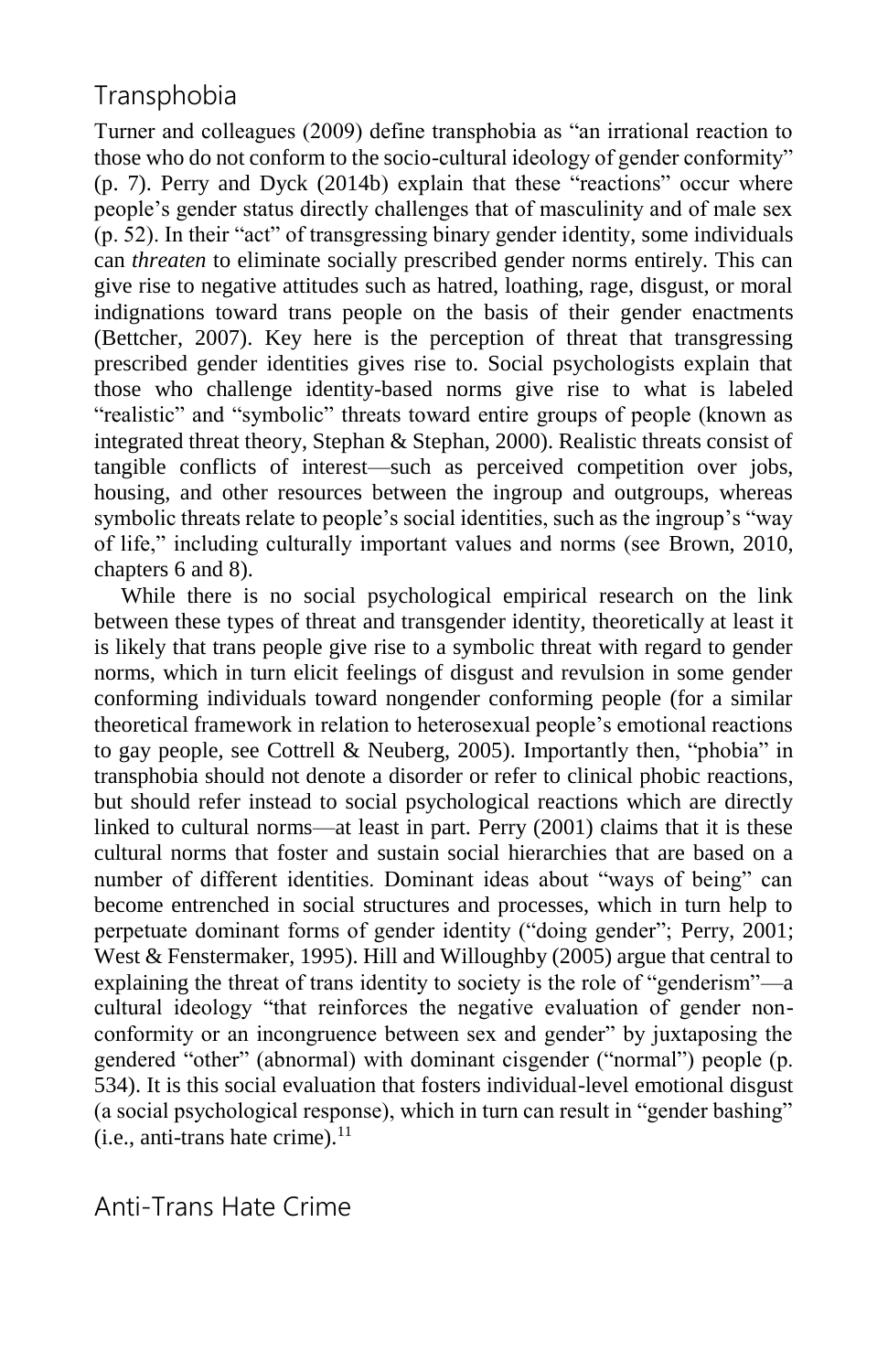It is only relatively recently that "gender identity" or "transgender identity" has been recognized as deserving of legislative protection under hate crime laws [\(Woods & Herman, 2014\).](file:///J:/WatchFolder/PROCESS/JIV715026.docx%23bib59) In the United States, 19 states now cover gender identity within state hate crime laws. However, beyond the United States, few countries protect against anti-trans hate crime. Within the Organization for Security and Co-Operation in Europe (OSCE) region, only nine member states monitor this type of hate crime [\(Woods & Herman, 2014\).](file:///J:/WatchFolder/PROCESS/JIV715026.docx%23bib59) In England and Wales, "transgender" was included as one of the five protected characteristics in hate crime legislation in  $2012$  $2012$ ,<sup>12</sup> though it was first included under the operational definition of hate crime (i.e., that used by the police when recording hate crimes) in 2001 as part of the definition of homophobic hate crime, and later as a separate type of hate crime [\(College of Policing, 2014;](file:///J:/WatchFolder/PROCESS/JIV715026.docx%23bib12) [Giannasi, 2015\).](file:///J:/WatchFolder/PROCESS/JIV715026.docx%23bib18)

Despite the inclusion of transgender within the hate crime policy domain in parts of the United States and now England and Wales, there is a paucity of research on this type of targeted violence [\(Chakraborti & Garland, 2015,](file:///J:/WatchFolder/PROCESS/JIV715026.docx%23bib8) chapter 5). Even the most recent analysis of hate crime data from the Crime Survey for England and Wales (CSEW), a comprehensive victimization survey of 50,000 households, failed to examine the extent and nature of anti-trans hate crimes due to the fact that "the number of CSEW respondents who were victims of this type of hate crime was too low to provide a robust estimate" [\(Home Office, Office for National Statistics, and Ministry of Justice, 2013, p.](file:///J:/WatchFolder/PROCESS/JIV715026.docx%23org23) 13). Official statistics on recorded hate crime provide a limited picture of the problem. The police in England and Wales recorded 858 anti-trans hate crimes between 2015-2016 [\(Corcoran & Smith, 2016\),](file:///J:/WatchFolder/PROCESS/JIV715026.docx%23bib14) an increase of 272% since 2011-2012, while in the United States, recent FBI statistics revealed that just under 100 gender identity–based hate crimes were recorded by the police ("Latest Hate Crime Statistics Available," 2015). Of course, these data are limited in that they rely on victims of anti-trans hate crime reporting incidents to the police, a problem we return to later. Indeed, while such figures are already cause for concern, the true extent of anti-trans hate crime is likely to be much greater.

# The Nature and Extent of Anti-Trans Hate Crime: What We Know

Disproportionately high levels of targeted violence experienced by trans people has been reported by a number of other surveys. The most recent is the U.S. Transgender Survey of 28,000 transgender people, which found that 46% of respondents had been verbally harassed and one in 10 had been physically attacked during the past year because of being transgender [\(James et al., 2016;](file:///J:/WatchFolder/PROCESS/JIV715026.docx%23bib27) see also, [Wilchins, Lombardi, Priesing, & Malouf, 1997\).](file:///J:/WatchFolder/PROCESS/JIV715026.docx%23bib57) A European-based survey of over 6,500 trans people across Europe by the European Agency for Fundamental Rights (FRA) similarly found pervasive experiences of targeted abuse. They found that 34% of respondents had experienced violence or were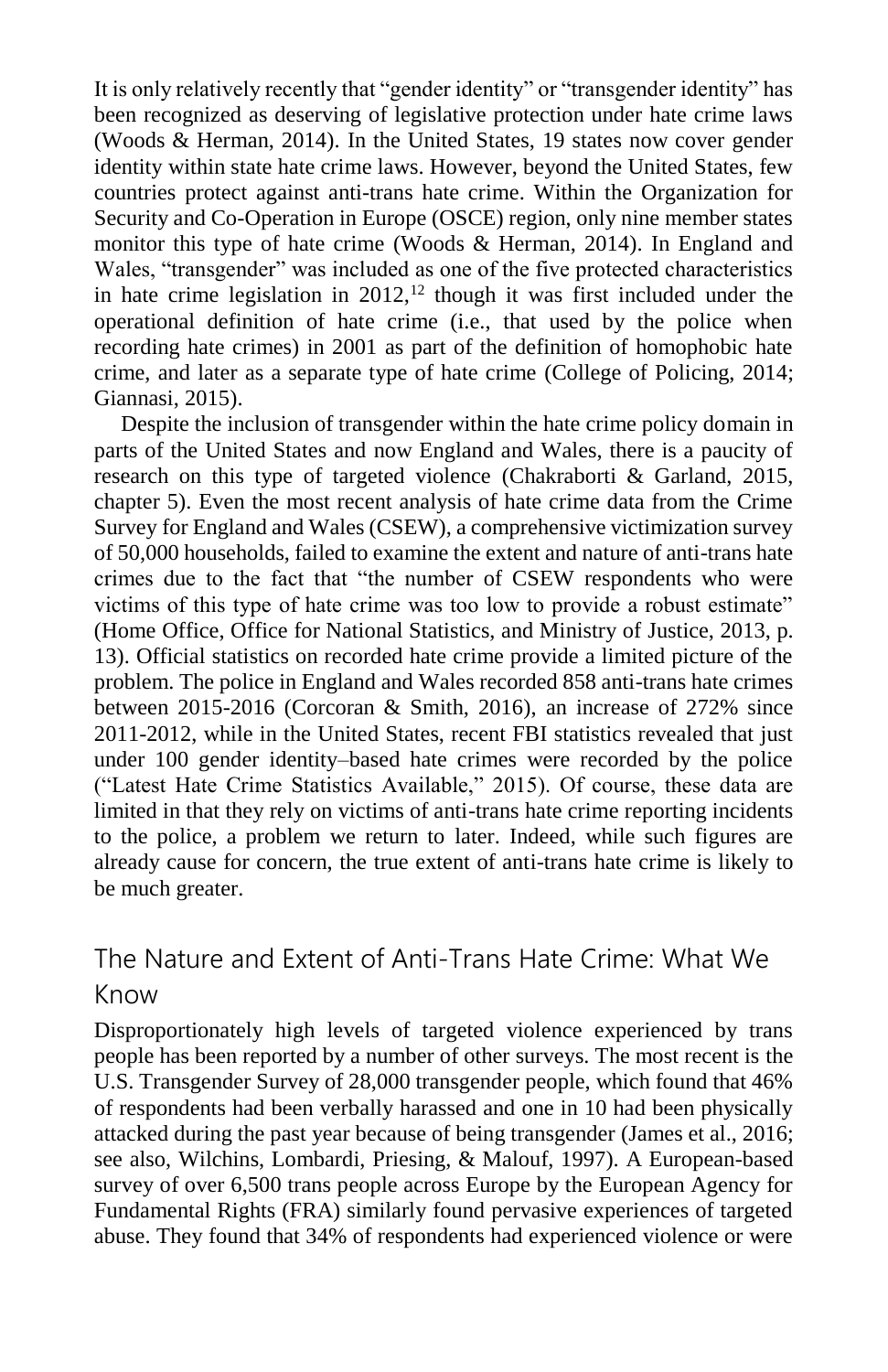threatened with violence in the 5 years preceding the survey, while 15% had experienced violence or had been threatened with violence in the 12 months preceding the survey [\(FRA, 2014;](file:///J:/WatchFolder/PROCESS/JIV715026.docx%23org16) see als[o Turner et al., 2009\).](file:///J:/WatchFolder/PROCESS/JIV715026.docx%23bib53)<sup>[13](file:///J:/WatchFolder/PROCESS/JIV715026.docx%23bib53)</sup>

As with other research on hate crime (see [Chakraborti, Garland, & Hardy,](file:///J:/WatchFolder/PROCESS/JIV715026.docx%23bib9)  [2014\),](file:///J:/WatchFolder/PROCESS/JIV715026.docx%23bib9) anti-trans abuse is likely to be repetitive in nature. This was illustrated by research conducted in Wales by [Williams and Tregidga \(2013\),](file:///J:/WatchFolder/PROCESS/JIV715026.docx%23bib58) [14](file:///J:/WatchFolder/PROCESS/JIV715026.docx%23ENotes15) who found that 50% of transgender respondents to their hate crime survey had experienced repeat victimization. This finding was reaffirmed during qualitative interviews, with some participants revealing that they suffered from persistent daily abuse [\(Williams & Tregidga, 2013;](file:///J:/WatchFolder/PROCESS/JIV715026.docx%23bib58) see also [Perry & Dyck, 2014b\)](file:///J:/WatchFolder/PROCESS/JIV715026.docx%23bib49). Repeated verbal abuse can also frequently escalate into more violent incidents, with one survey by the National Coalition of Anti-Violence Programs (NCAVP) in the United States showing that transgender people were 1.58 times more likely to sustain an injury than non-trans victims of hate crime, suggesting that anti-trans hate crime can be particularly violent [\(NCAVP, 2012;](file:///J:/WatchFolder/PROCESS/JIV715026.docx%23org42) see also [FRA, 2014\)](file:///J:/WatchFolder/PROCESS/JIV715026.docx%23org16).

Studies have also shown that there are disproportionately high rates of sexual violence committed against trans people [\(Stotzer, 2009\).](file:///J:/WatchFolder/PROCESS/JIV715026.docx%23bib51)<sup>[15](file:///J:/WatchFolder/PROCESS/JIV715026.docx%23bib51)</sup> One survey of 515 MTF and FTM<sup>[16](file:///J:/WatchFolder/PROCESS/JIV715026.docx%23ENotes17)</sup> trans people found that 59% had reported a history of forced rape or sexual assault [\(Clements-Nolle, Marx, & Katz, 2006;](file:///J:/WatchFolder/PROCESS/JIV715026.docx%23bib11) see also, [James et al., 2016\).](file:///J:/WatchFolder/PROCESS/JIV715026.docx%23bib27) Another study of the 350 trans participants found that 27% had been forced to engage in sexual activity, and 57% of these participants stated that at least one of these incidents was motivated by bias against their gender identit[y \(Xavier, Honnold, & Bradford, 2007;](file:///J:/WatchFolder/PROCESS/JIV715026.docx%23bib61) see als[o Clements-Nolle](file:///J:/WatchFolder/PROCESS/JIV715026.docx%23bib11)  [et al., 2006;](file:///J:/WatchFolder/PROCESS/JIV715026.docx%23bib11) [FRA, 2014;](file:///J:/WatchFolder/PROCESS/JIV715026.docx%23bib16) [Xavier, Bobbin, Singer, & Budd, 2005\).](file:///J:/WatchFolder/PROCESS/JIV715026.docx%23bib60)[17](file:///J:/WatchFolder/PROCESS/JIV715026.docx%23bib60)

# The Impacts of Hate Crime

Direct and indirect demonstrations of anti-trans hate are likely to give rise to perceptions of threat (both realistically and symbolically) among trans people. The perception of threat invariably gives rise to certain emotional reactions, an idea that is central to Intergroup Emotions Theory (e.g., [Mackie & Smith,](file:///J:/WatchFolder/PROCESS/JIV715026.docx%23bib33)  [2015\).](file:///J:/WatchFolder/PROCESS/JIV715026.docx%23bib33) According to this theory, different types of threat provoke specific emotions which, in turn, give rise to certain behavioral intentions and responses [\(Mackie & Smith, 2015;](file:///J:/WatchFolder/PROCESS/JIV715026.docx%23bib33) see also [Cottrell & Neuberg, 2005,](file:///J:/WatchFolder/PROCESS/JIV715026.docx%23bib15) for a similar analysis). In the case of hate crime directed at one's group (community), the threat of violence (and other forms of targeted abuse) will most likely give rise to the emotions of anger and fear. These emotional reactions are then linked to pro-active actions (such as joining community groups) and avoidant action tendencies (such as staying indoors), respectively (Brown & Walters, 2016[; Mackie & Smith, 2015\).](file:///J:/WatchFolder/PROCESS/JIV715026.docx%23bib33)

Research conducted in the United Kingdom by [Williams and Tregidga](file:///J:/WatchFolder/PROCESS/JIV715026.docx%23bib58)  [\(2013\)](file:///J:/WatchFolder/PROCESS/JIV715026.docx%23bib58) showed that those likely to suffer the most impacts of hate crime were transgender victims, with respondents experiencing heightened levels of anger, fear, depression, and a reduction in confidence.[18](file:///J:/WatchFolder/PROCESS/JIV715026.docx%23ENotes19) These negative emotions are likely to have significant behavioral and spatial consequences for trans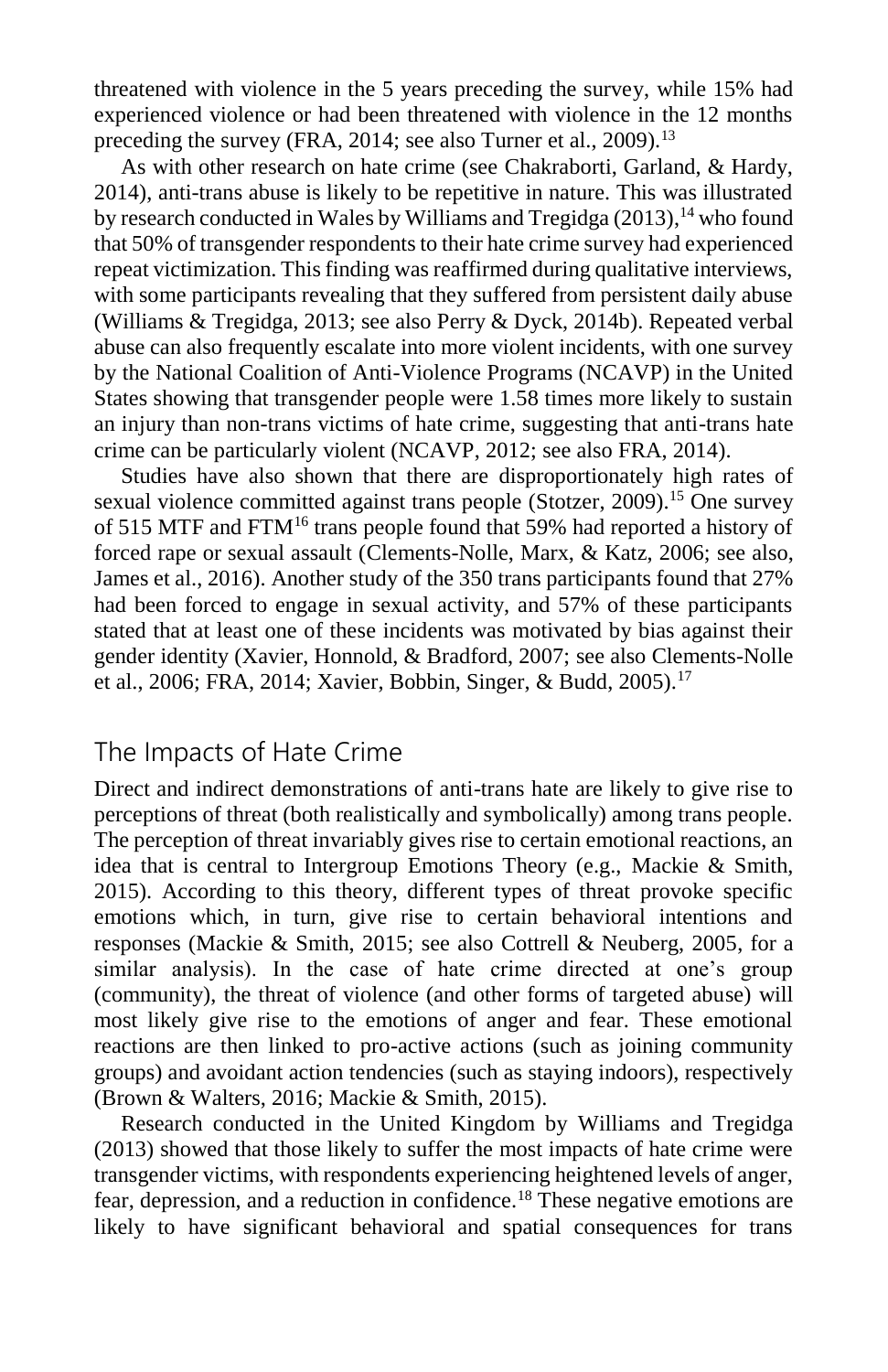individuals. For instance, [Kenagy and Bostwick \(2005\)](file:///J:/WatchFolder/PROCESS/JIV715026.docx%23bib29) found that 56% of respondents stated that being transgender made them feel unsafe in public, while 43% stated that they felt uncomfortable in public. It is unsurprising, then, that many trans people attempt to conceal or change their gender identity and avoid public spaces to reduce the risk of hate crime victimization (see [FRA,](file:///J:/WatchFolder/PROCESS/JIV715026.docx%23bib16)  [2014;](file:///J:/WatchFolder/PROCESS/JIV715026.docx%23bib16) [McNeil, Bailey, Ellis, Morton, & Regan, 2012;](file:///J:/WatchFolder/PROCESS/JIV715026.docx%23bib36) [Perry & Dyck, 2014b;](file:///J:/WatchFolder/PROCESS/JIV715026.docx%23bib49) [Williams & Tregidga, 2013\)](file:///J:/WatchFolder/PROCESS/JIV715026.docx%23bib58).

With anti-trans hate crime commonly occurring in both public spaces and within the home by family members [\(FRA, 2014, p.](file:///J:/WatchFolder/PROCESS/JIV715026.docx%23bib16) 59[; Kenagy & Bostwick,](file:///J:/WatchFolder/PROCESS/JIV715026.docx%23bib29)  [2005\)](file:///J:/WatchFolder/PROCESS/JIV715026.docx%23bib29), many trans people will be without a "safe space" where they can feel secure. Young trans people are especially susceptible to a lack of safe space as their gender is not only policed in public places by strangers but also in the home by their parents and other family member[s \(Perry & Dyck, 2014b\).](file:///J:/WatchFolder/PROCESS/JIV715026.docx%23bib49) This can lead to what [Perry and Dyck \(2014b\)](file:///J:/WatchFolder/PROCESS/JIV715026.docx%23bib49) refer to as "hyper-vigilance" among trans individuals who are constantly aware of their surroundings and the potential for violence (p. 58).

The pervasiveness of transphobia often means that there are few people that victims of anti-trans violence can to turn to for support. The lack of social and emotional support often results in social isolation, leaving many individuals feeling ostracized and rejected by almost everyone in their lives. Perry and Dyck (2014b) note that social rejection can be internalized, resulting in individuals feeling a lack of confidence and love for oneself and worse still to hostility and self-loathing [\(s](file:///J:/WatchFolder/PROCESS/JIV715026.docx%23bib49)ee also [Perez-Brumer, Hatzenbuehler, Oldenburg, & Bockting,](file:///J:/WatchFolder/PROCESS/JIV715026.docx%23bib45)  [2015\).](file:///J:/WatchFolder/PROCESS/JIV715026.docx%23bib45) So severe are these emotional impacts, that trans victims are at a much greater risk of suicidal ideation and/or attempted suicide than non-trans victims [\(Williams & Tregidga, 2013\).](file:///J:/WatchFolder/PROCESS/JIV715026.docx%23bib58) [19](file:///J:/WatchFolder/PROCESS/JIV715026.docx%23bib58)

# Policing Anti-Trans Hate Crime

The everydayness of anti-trans abuse extends well beyond the familial and community-based prejudices that shape trans' people's day-to-day lives, permeating most social structures and institutions throughout society [\(Perry,](file:///J:/WatchFolder/PROCESS/JIV715026.docx%23bib46)  [2001\).](file:///J:/WatchFolder/PROCESS/JIV715026.docx%23bib46) One institution that has been shown to be particularly susceptible to proliferating rigid conceptions of gender identity is the police. Not only have the police represented male officers as traditionally masculine, powerful, and tough, but it has also, as an institution, been active in policing the gender of others. This has historically meant that cisgender women have been treated as "vulnerable" and "weak," while men who fail to conform to the male masculine type have often been criminalized, brutalized, and violently disposed of [\(Burke, 1993;](file:///J:/WatchFolder/PROCESS/JIV715026.docx%23bib6) [Moran & Sharpe, 2004\).](file:///J:/WatchFolder/PROCESS/JIV715026.docx%23bib40) The gendered nature of policing has meant that most trans people are profoundly suspicious of police officers [\(FRA, 2014\)](file:///J:/WatchFolder/PROCESS/JIV715026.docx%23org16). Perry and Dyck (2014b), citing a participant in their study, state,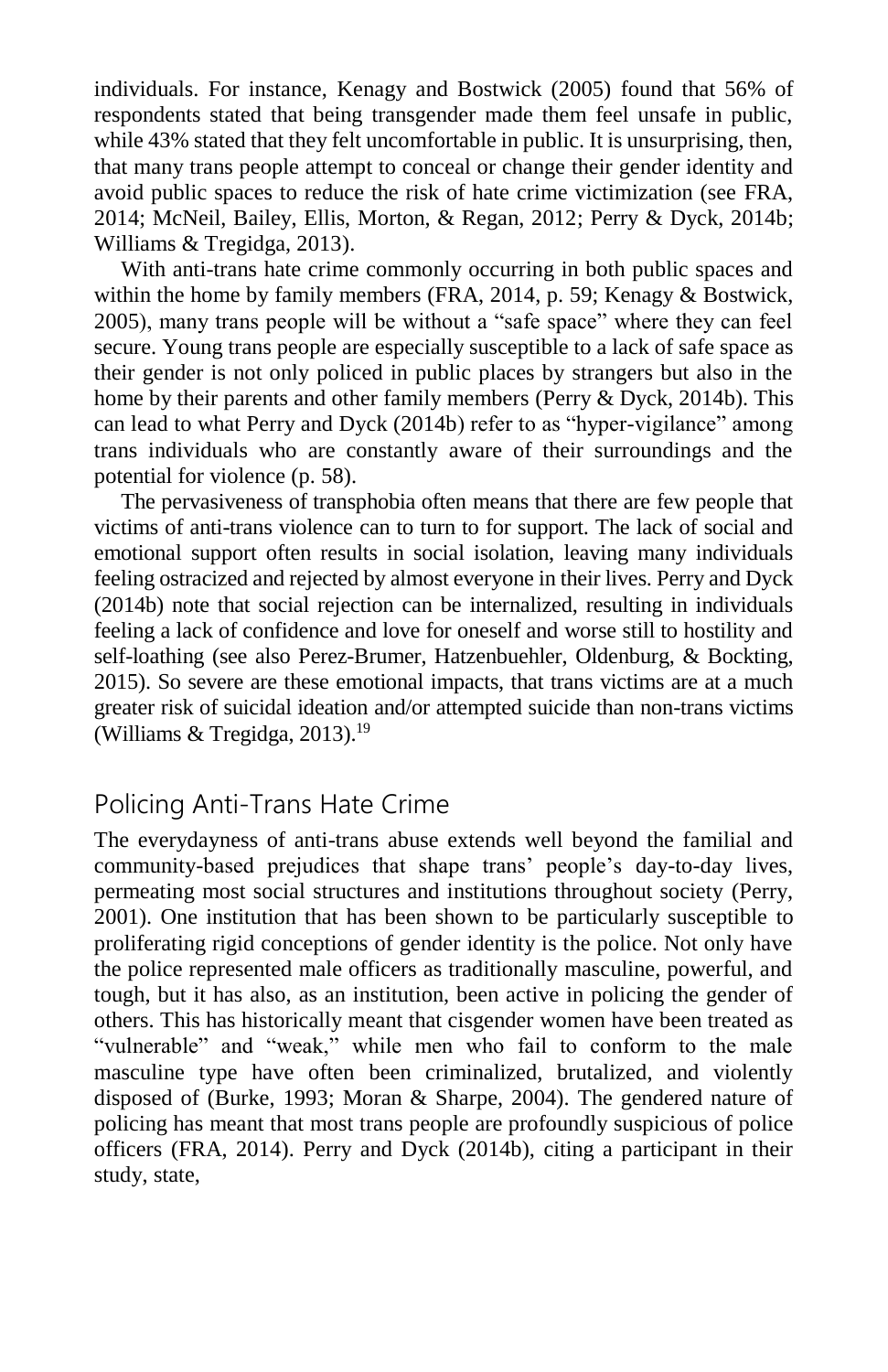[t]here tends to be a general consensus among the women we spoke to that "the law is not a friend to trans women, no part of, no interaction with the law on any level can be considered safe, it's inherently dangerous." (p. 56)

The issue here is one of institutionalized violence. [Meyer \(2014\)](file:///J:/WatchFolder/PROCESS/JIV715026.docx%23bib37) argues that neither the law, nor hate crime legislation specifically, can protect trans people from violence because legal institutions are still "reinforcing existing power imbalances" (also cited b[y Perry & Dyck, 2014b, p.](file:///J:/WatchFolder/PROCESS/JIV715026.docx%23bib49) 56; see also [Vipond, 2015\).](file:///J:/WatchFolder/PROCESS/JIV715026.docx%23bib54)

The failure of trans people to perform gender "appropriately" has historically been viewed with suspicion by some police officers who have, in turn, questioned their validity as "real victims" [\(Moran & Sharpe, 2004, p.](file:///J:/WatchFolder/PROCESS/JIV715026.docx%23bib40) 408). Perceived transgressions of gender expression challenge the assumptions of some front-line officers about "appropriate conduct." [Moran and Sharpe](file:///J:/WatchFolder/PROCESS/JIV715026.docx%23bib40)  [\(2004\)](file:///J:/WatchFolder/PROCESS/JIV715026.docx%23bib40) argue that, as a consequence, some police officers categorize trans victims as "bad victims" (p. 408), resulting in them being treated disrespectfully and/or without the support they need in the aftermath of targeted victimization (see also [Miles-Johnson, 2015a,](file:///J:/WatchFolder/PROCESS/JIV715026.docx%23bib38) 2015b). [Turner and](file:///J:/WatchFolder/PROCESS/JIV715026.docx%23bib53)  [colleagues' \(2009\)](file:///J:/WatchFolder/PROCESS/JIV715026.docx%23bib53) study support such an assertion, reporting that the majority of trans respondents in their survey of European countries stated that they were less likely to be confident that they would be treated by the police with dignity and respect as a trans person (see also FRA,  $2014$  $2014$ ).<sup>20</sup> Analysis of their qualitative data corroborated these findings, with interviewees noting that antitrans violent incidents were not always taken seriously. It was also suggested by some interviewees that the police implicitly or explicitly asserted that the victim was the cause of the incident (see also FRA, 2014).

Further compounding their experiences of hate crime is the fact that trans victims are often misgendered by officers [\(Miles-Johnson, 2015b; Williams &](file:///J:/WatchFolder/PROCESS/JIV715026.docx%23bib58)  [Tregidga, 2013](file:///J:/WatchFolder/PROCESS/JIV715026.docx%23bib58)[\).](file:///J:/WatchFolder/PROCESS/JIV715026.docx%23bib39) Failure to address victims' gender accurately is likely to result in secondary victimization, thereby compounding their experiences of genderbased subjugation [\(Miles-Johnson, 2015b\).](file:///J:/WatchFolder/PROCESS/JIV715026.docx%23bib39) Worse still is the fact the police have, in the past, been accused of perpetrating hate-motivated violence against trans people[. Testa and colleagues' \(2012\)](file:///J:/WatchFolder/PROCESS/JIV715026.docx%23bib52) study in the United States found that eight respondents (out of 271) had been physically assaulted by a police officer, while five respondents stated that they had been the victim of a sexual assault by an officer (see also [James et al., 2016;](file:///J:/WatchFolder/PROCESS/JIV715026.docx%23bib27) [NCAVP, 2015\).](file:///J:/WatchFolder/PROCESS/JIV715026.docx%23bib43)

Woods and Herman (2014) reflect that there is often little "pay-off" (p. 283) for trans communities in reporting incidents to the police, based on the fact that law enforcement agencies have become implicated in gender hierarchies which ultimately expose trans people to further emotional and social harms (see also [Miles-Johnson, 2015b\).](file:///J:/WatchFolder/PROCESS/JIV715026.docx%23bib38) As a result, the majority of trans victims of hate crime do not report incidents to the police (Testa et al.,  $2012^{22}$  $2012^{22}$  $2012^{22}$ ; Williams & Tregidga, [2013\)](file:///J:/WatchFolder/PROCESS/JIV715026.docx%23bib58).[23](file:///J:/WatchFolder/PROCESS/JIV715026.docx%23ENotes24)

Despite these relatively negative views of the police, [Williams and](file:///J:/WatchFolder/PROCESS/JIV715026.docx%23bib58)  [Tregidga's \(2013\)](file:///J:/WatchFolder/PROCESS/JIV715026.docx%23bib58) survey showed that many trans people would still encourage a victim of hate crime to report it to the police. The reasons given for this was to ensure that incidents are recorded properly by statutory authorities so as to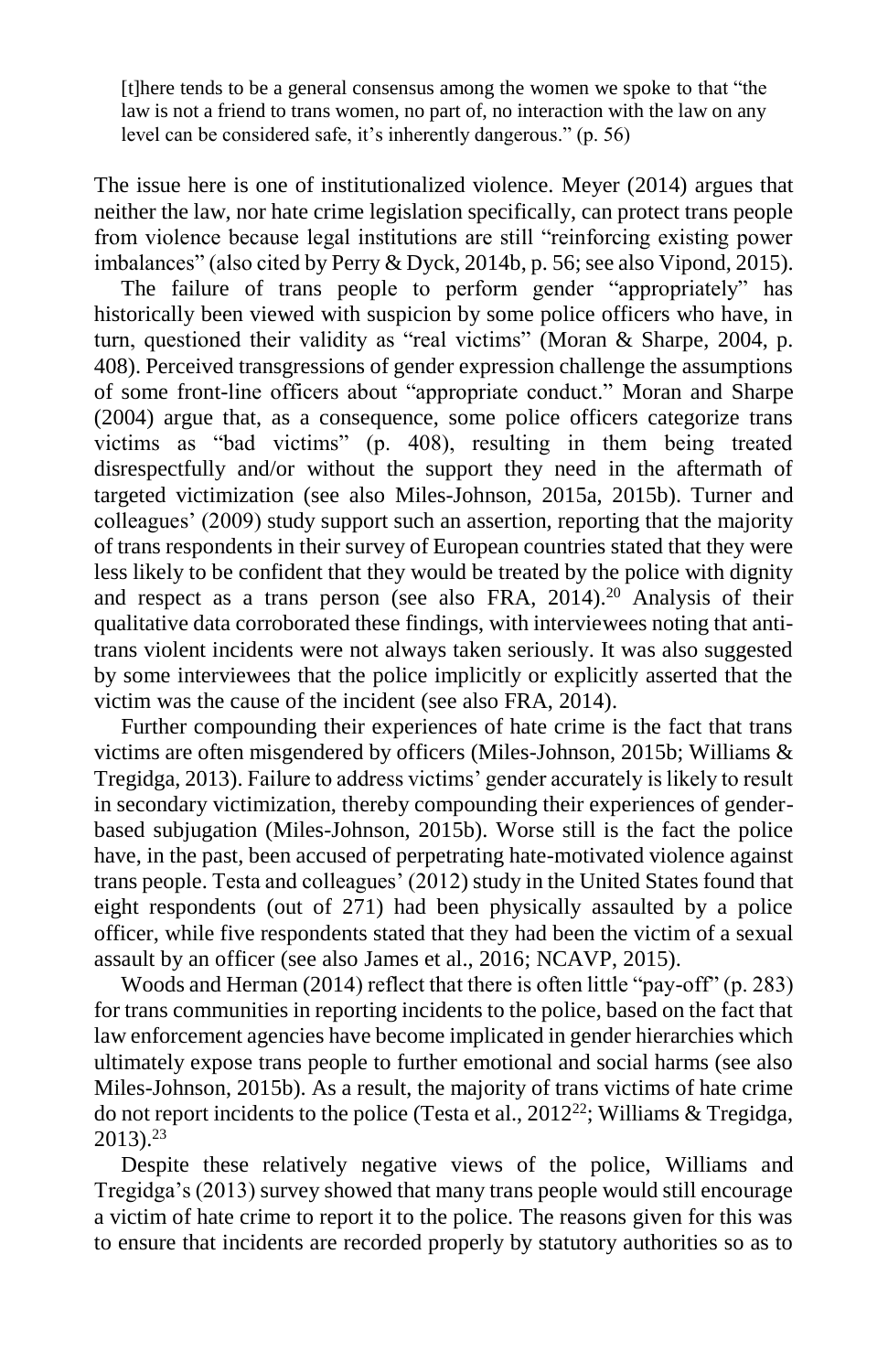improve awareness of the problem. Furthermore, Williams and Tregidga found that contrary to other studies, transgender victims were more satisfied with police contact than other hate crime victims. [Perry and Dyck \(2014b\)](file:///J:/WatchFolder/PROCESS/JIV715026.docx%23bib49) also note that trans people who participated in their study did not uniformly reject hate crime laws but rather they were critical of gender identity being excluded from such laws.

A tension clearly exists here between the structural resistance to nonconforming gender identities within institutions (such as the law and law enforcement agencies) and calls for greater recognition of transphobia and antitrans hate crime by statutory agencies [\(Moran & Sharpe, 2004\).](file:///J:/WatchFolder/PROCESS/JIV715026.docx%23bib40) This paradox reveals a complex dynamic within some communities whose members actively seek out protection by the state, but who are simultaneously aware that to do so may expose them to further forms of victimization. It is a dilemma that has beset many targeted minority communities, and it is one that only institutional and cultural transformation can prevent from (re)occurring [\(Macpherson, 1999;](file:///J:/WatchFolder/PROCESS/JIV715026.docx%23bib34) see "Policy Implications" section).

### Method

To more fully understand trans people's experiences of hate crimes, we surveyed 593 LGBT participants who live in United Kingdom. This online sample was recruited opportunistically with the help of several partner organizations who tweeted a link to the survey on Twitter and via advertisements on Facebook. Although not truly representative of the LGBT population in the United Kingdom, the diversity of groups and online sources used to recruit respondents means that it is likely to be a reasonable approximation. Surveys typically took between 15 and 20 min to complete and all survey results were collated over a 4-month period. Both experiences of direct hate crime (i.e., individual experiences of victimization) and indirect hate crime (i.e., knowledge of *others* known personally to the respondent who have been victimized) were studied.

Out of the 593 respondents surveyed, 59 participants identified as trans.<sup>[24](file:///J:/WatchFolder/PROCESS/JIV715026.docx%23ENotes25)</sup> Individuals included in our study as "trans" self-identified using the following gender identities: trans male, trans female; gender queer trans, gender queer trans male, gender queer trans female; nonbinary trans female; nonbinary trans male.[25](file:///J:/WatchFolder/PROCESS/JIV715026.docx%23ENotes26) Participant's ages ranged from 18 to 67 with an average age of 35.45 years.[26](file:///J:/WatchFolder/PROCESS/JIV715026.docx%23ENotes27)

The survey asked people to state whether they had experienced (directly and/or indirectly<sup>[27](file:///J:/WatchFolder/PROCESS/JIV715026.docx%23ENotes28)</sup>) a number of different types of anti-LGBT hate crime and hate incidents (including both verbal and physical abuse). We then asked individuals to state the frequency of their experiences. We used a slightly amended version of the College of Policing's (England and Wales) operational definition of anti-LGBT hate crime and hate incidents when explaining to respondents: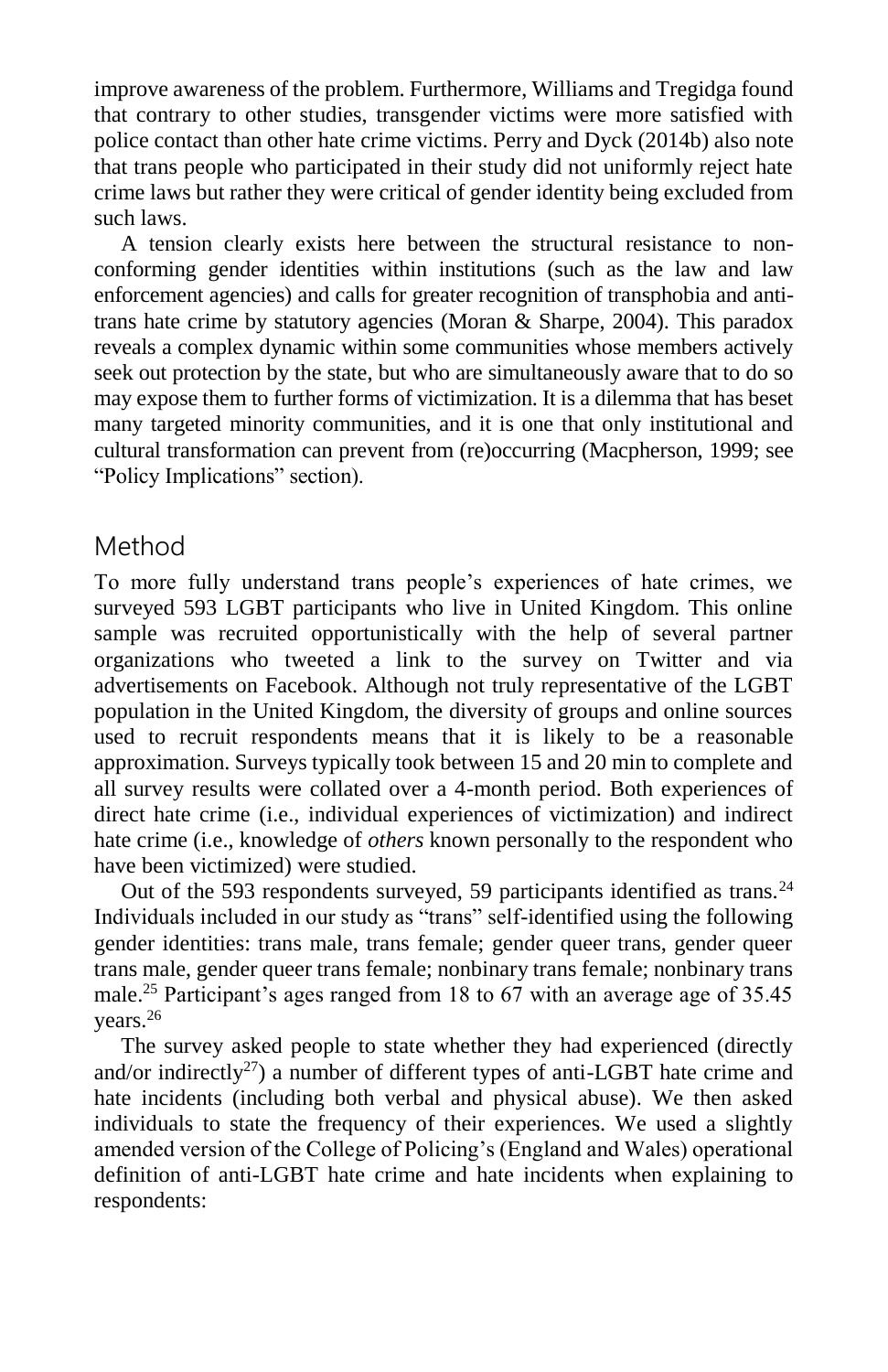Any criminal offence, or non-crime incident, which is perceived, by the victim or any other person, to be motivated by a hostility or prejudice based on a person's sexual orientation or perceived sexual orientation or trans identity or perceived trans identity. [\(College of Policing, 2014\).](file:///J:/WatchFolder/PROCESS/JIV715026.docx%23org12)

The survey then asked respondents to imagine that an anti-LGBT hate crime had been committed against someone in their local town (see "Emotional Reactions" section). This allowed us to ask a number of questions about respondents' emotional reactions and behavioral intentions toward anti-LGBT hate crimes  $28$ 

Due to the size of the survey, we were able to compare the levels and frequency of (direct and indirect) victimization between lesbian, gay, and bisexual people who did not identify as trans with individuals who did identify as trans. Following on from this analysis, we then examined respondents' emotional and behavioral intentions toward the imagined hate crime scenario across each group.<sup>[29](file:///J:/WatchFolder/PROCESS/JIV715026.docx%23ENotes30)</sup> Mediational analyses were used to assess the extent to which any differences in emotional and behavioral reactions between the two groups could be attributed to their indirect or direct experiences of hate crimes. Finally, the survey measured each groups' attitudes toward the Government and criminal justice agencies, and how these attitudes were influenced by any prior contact with them. $30$ 

Note that all questions used the term *anti-LGBT* hate crime as against homophobic or anti-trans hate crime. This was to allow for simplicity in the survey, but it also reflects the fact that anti-LGBT hate crime can be intersectional, with trans people often experiencing homophobic as well as transphobic abuse for their perceived gender-based transgressions (Sevelius,  $2013$ <sup>[31](file:///J:/WatchFolder/PROCESS/JIV715026.docx%23ENotes32)</sup>

|                            |      | Trans ( $n = 59$ ) Non-Trans ( $n = 534$ ) $\chi^2$ Difference <sup>a</sup> |            |
|----------------------------|------|-----------------------------------------------------------------------------|------------|
| Direct verbal abuse        | 85   | 62.5                                                                        | $11.47***$ |
| Direct online abuse        | 52.5 | 27                                                                          | $1612***$  |
| Direct vandalism           | 12   | q                                                                           | 0.60       |
| Direct assault             | 29   | 12                                                                          | 13 18***   |
| Direct assault with weapon |      |                                                                             | 4 19*      |

Table 1. Percentage of People Who Have Been *Direct* Victims of Hate Crimes.

<sup>a</sup>The  $\chi^2$  statistic denotes whether the frequencies in the trans group significantly differed from those in the non-trans group.

 $*p < .05$ .  $*p < .01$ .  $**p < .001$ .

| Table 2. Percentage of People With Indirect Experiences of Hate Crimes. |  |  |
|-------------------------------------------------------------------------|--|--|
|                                                                         |  |  |

|                       |     | Trans ( $n = 59$ ) Non-Trans ( $n = 534$ ) $\chi^2$ Difference |            |
|-----------------------|-----|----------------------------------------------------------------|------------|
| Indirect verbal abuse | 915 | 815                                                            | $372^+$    |
| Indirect online abuse | 83  | 55                                                             | $16.66***$ |
| Indirect vandalism    | 34  | 25                                                             | 2 14       |
| Indirect assault      | 73  | 49                                                             | 12 44***   |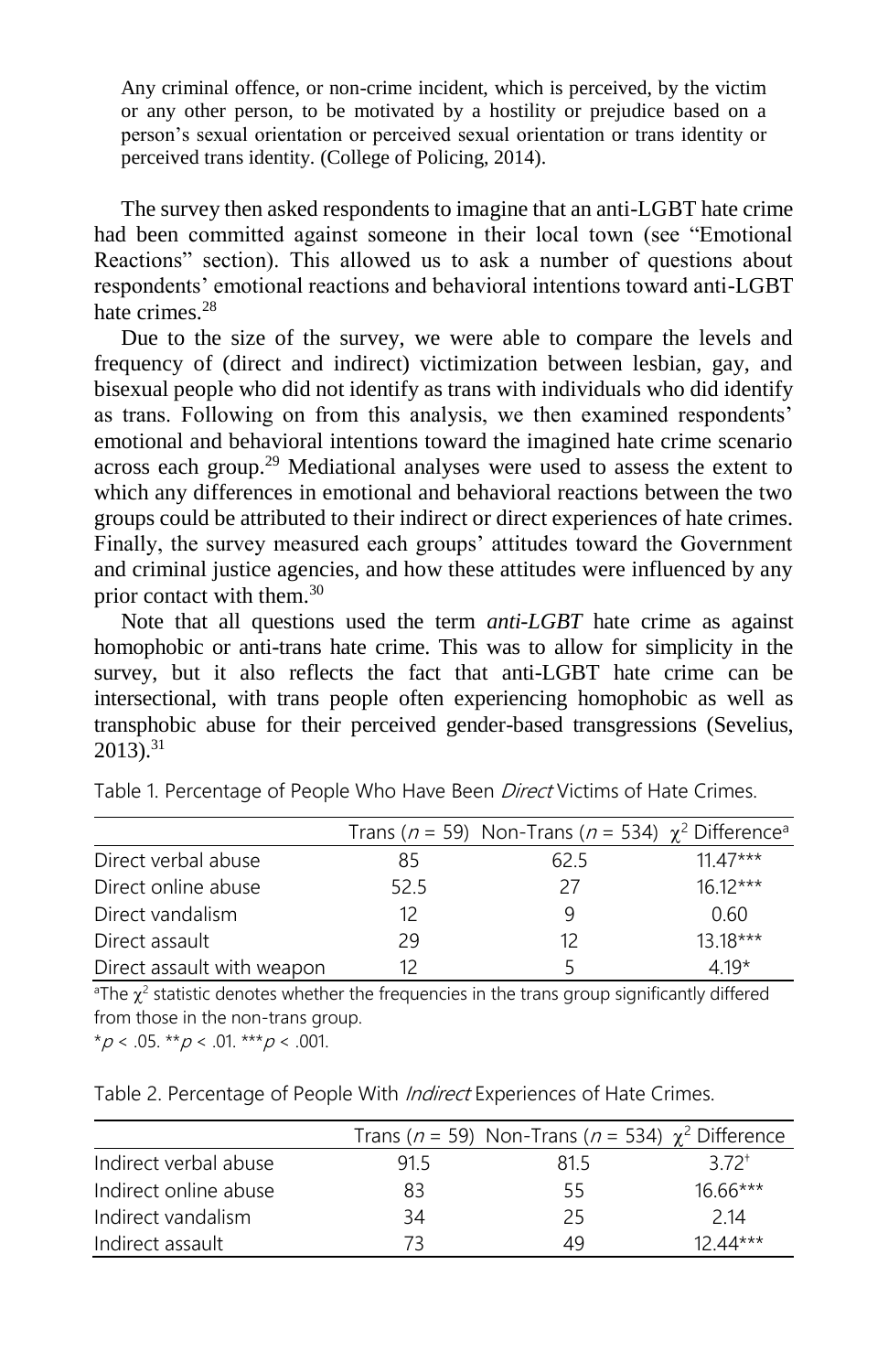| Indirect assault with weapon                                                                       |  | $7.57**$ |
|----------------------------------------------------------------------------------------------------|--|----------|
| $^{\dagger}$ p = .054. $^{\star}$ p < .05. $^{\star\star}$ p < .01. $^{\star\star\star}$ p < .001. |  |          |

# Level and Frequency of Direct and Indirect Hate Crime Victimization

[Table 1](file:///J:/WatchFolder/PROCESS/JIV715026.docx%23Table1) reveals that, compared with non-trans LGB participants, trans people were significantly more likely to have been a direct victim of hate crime involving physical assaults, physical assaults with weapons, verbal abuse, and online abuse. For instance, we found that 29% of trans respondents had experienced a physical assault motivated by anti-LGBT hostility over the previous 3 years; this was more than twice the percentage reported by LGB respondents (12%). Trans people were also more likely to have indirect experiences with these types of hate crimes [\(Table 2\).](file:///J:/WatchFolder/PROCESS/JIV715026.docx%23Table2) In other words, they were more likely to personally know other LGBT people who had been targeted because of their sexual orientation and/or transgender identity.

Not only were trans people more likely to experience verbal and physical hate crime (both directly and indirectly) overall, but they were also likely to experience incidents more frequently. The figures below show the frequency of verbal abuse and physical assaults experienced both directly and indirectly by trans participants and non-trans LGB participants.

[Figures 1 to 3](file:///J:/WatchFolder/PROCESS/JIV715026.docx%23Figure3) show that, on average, trans people experienced direct and indirect anti-LGBT crimes more frequently than non-trans participants. For example, 54% of trans people reported more than three instances of direct verbal abuse in the past 3 year[s \(Figure 3\)](file:///J:/WatchFolder/PROCESS/JIV715026.docx%23Figure3) and 13.5% reported more than three direct physical assaults [\(Figure 1\).](file:///J:/WatchFolder/PROCESS/JIV715026.docx%23Figure1) By comparison, 19.5% and 1.5% of nontrans participants experienced more than three instances of direct verbal abuse and direct physical assaults during the same period. Similarly, 71% of trans participants reported knowing more than three victims of verbal abuse and 17% knew more than three victims of physical assault, compared with 32% and 9% of non-trans participants, respectively.[32](file:///J:/WatchFolder/PROCESS/JIV715026.docx%23ENotes34)

# Reactions to Hate Crime Emotional Reactions

As noted earlier, studies have shown that trans people's experiences of hate crime are often marked by high levels of psychological trauma. To examine respondents' emotional reactions of hate crime, we asked participants to "imagine that you find out that a LGBT person, who you did not personally know, was physically assaulted in an anti-LGBT hate crime in the town where you live." Such a scenario ensured no extraneous variables concerning the hate crime (e.g., severity of crime, closeness to victim, etc.) could account for the difference in emotional reactions across participants. The scenario also allowed participants without any previous experience to be included in the sample. Both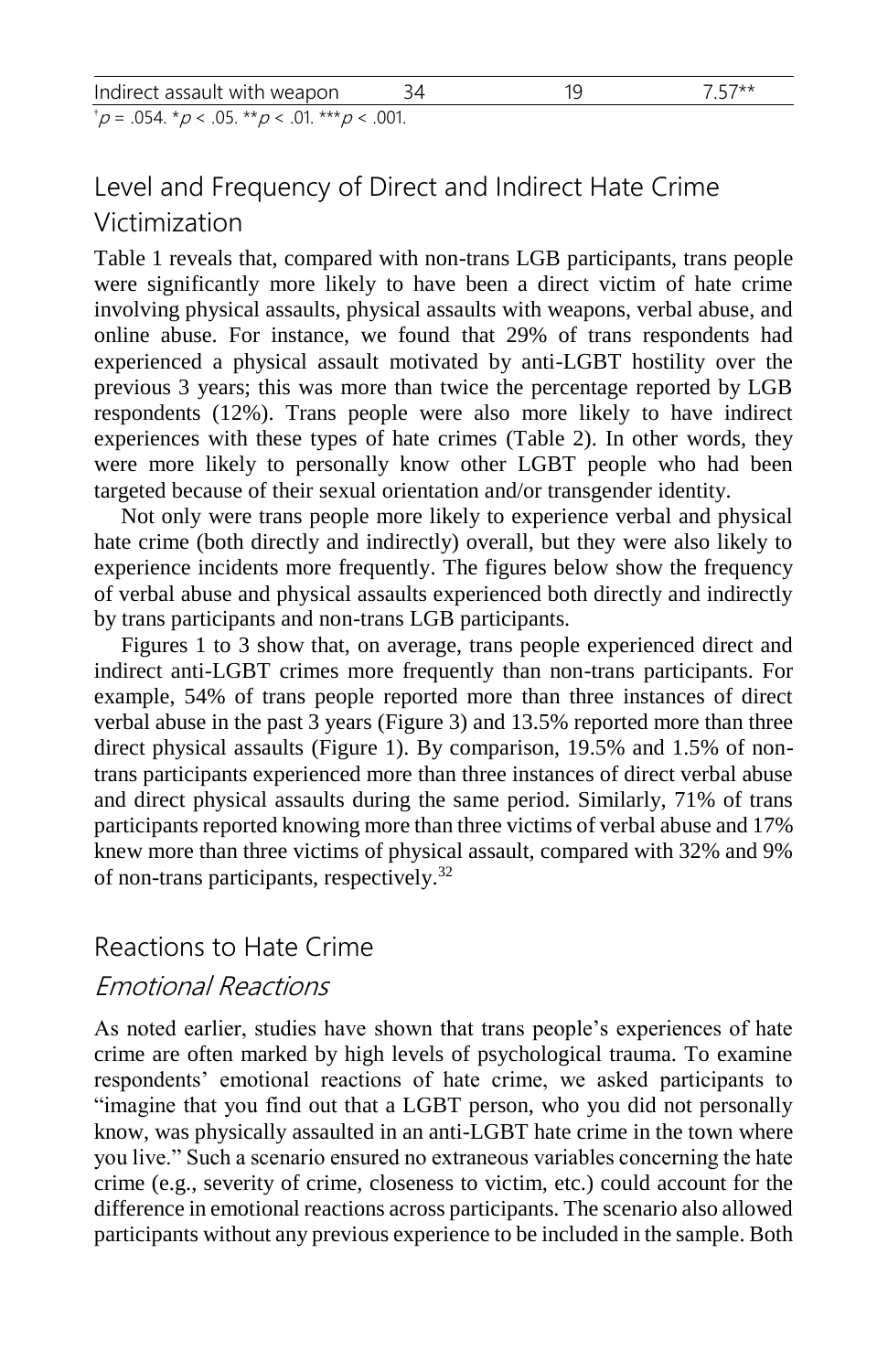emotional reactions and behavioral intentions were measured using 1 to 7 scales (1 = *do not agree at all*, 7 = *strongly agree*).

As shown in [Figure 4,](file:///J:/WatchFolder/PROCESS/JIV715026.docx%23Figure4) we found that trans people experienced high levels of threat, vulnerability, and anxiety, which were slightly at higher levels than non-trans LGB people (though these differences were not statistically significant).<sup>[33](file:///J:/WatchFolder/PROCESS/JIV715026.docx%23ENotes35)</sup> Trans people also experienced high levels of anger; however, this was *less* than non-trans people  $(p < .05)$ ,<sup>[34](file:///J:/WatchFolder/PROCESS/JIV715026.docx%23ENotes36)</sup> though note that trans people still reported a great deal of anger toward hate crime  $(M = 5.86 \text{ vs. } 6.14 \text{ on a})$ 7-point scale). Finally, the results also showed that trans people experienced marginally less shame  $(p < .07)$  toward hate crimes than other LGB participants.

The impacts of anti-LGBT hate crimes could be linked to trans people's broader experiences of prejudice and "othering" in the society and within their family. Concurring with other studies outlined above, we found that trans respondents were less likely to report that they received family approval for being LGBT (trans = 3.83 vs. non-trans = 4.86,  $p < .001$ ) and they were also less likely to feel supported by friends for being LGBT (trans = 5.71 vs. non-trans  $= 6.12$   $p < .05$ ). More broadly, trans respondents felt that they received less societal approval for being LGBT (trans  $=$  3.22 vs. non-trans  $=$ 4.13,  $p < .001$ ). Further correlational analyses<sup>[35](file:///J:/WatchFolder/PROCESS/JIV715026.docx%23ENotes37)</sup> revealed that this perceived lack of support was, in part, associated with trans people's greater number of prior experiences of anti-LGBT verbal abuse compared with non-trans participants (*p* < .01). This finding suggests that



Figure 1. Frequency of *direct* experiences of physical abuse in the past 3 years by percentage of trans and non-trans samples.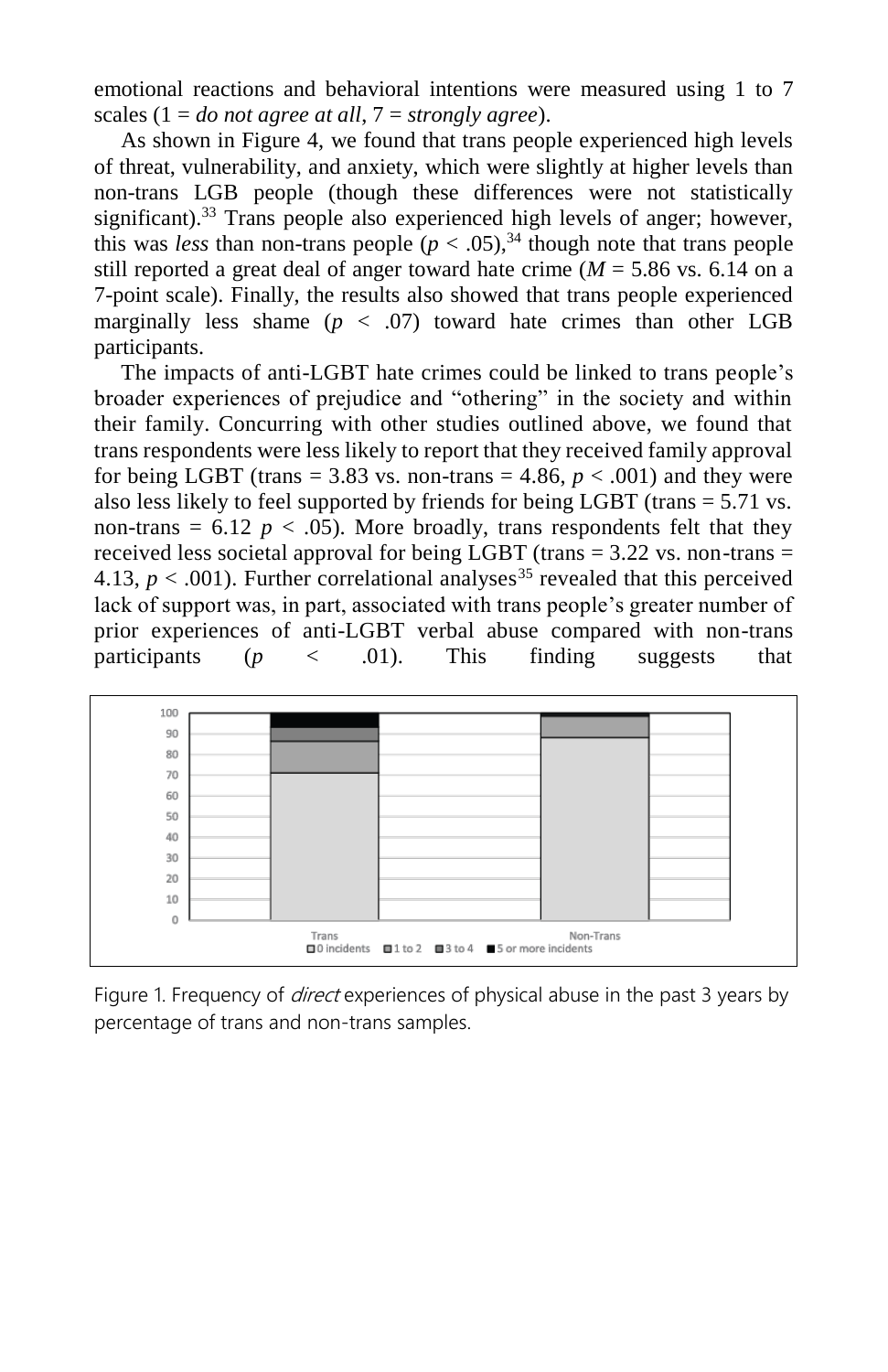

Figure 2. Frequency of *indirect* experiences of physical abuse in the past 3 years by percentage of trans and non-trans samples.



Figure 3. Frequency of *direct* and *indirect* verbal abuse in the past 3 years by percentage of trans and non-trans samples.



Figure 4. Emotional reactions toward hate crimes.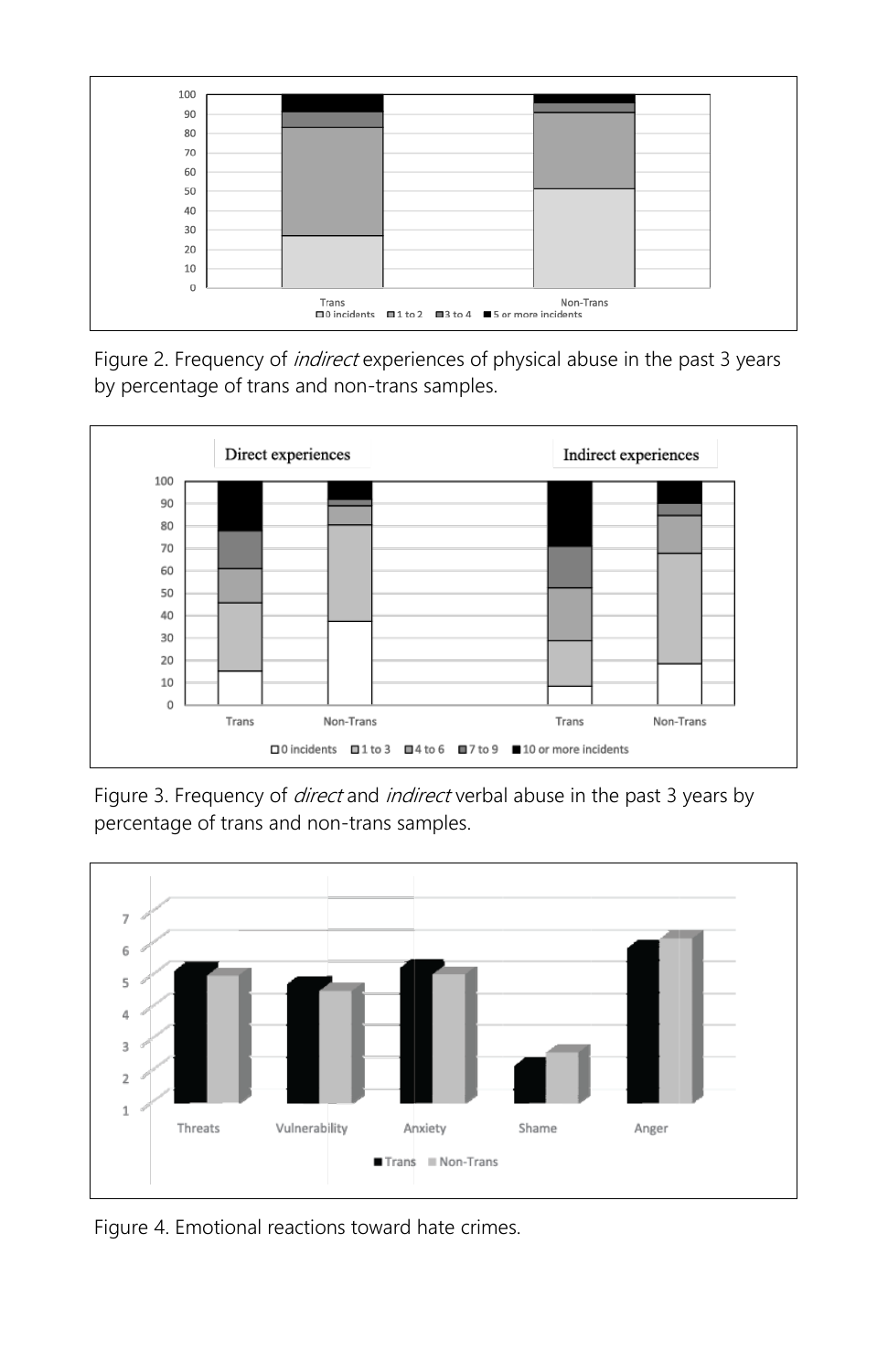

Figure 5. Intended behavioral responses to hate crimes.

it is the persistence with which trans people experience hate-motivated verbal abuse that results in them feeling less supported by almost everyone around them (see also [Perry & Dyck, 2014a\).](file:///J:/WatchFolder/PROCESS/JIV715026.docx%23bib48) As we will see below, the lack of confidence in the police and the Government may further compound trans people's feelings of isolation and societal rejection.

# Behavioral Intentions

Still imagining the hate crime scenario, we asked participants how they thought they would react to hearing about the hate crime [\(Figure 5\)](file:///J:/WatchFolder/PROCESS/JIV715026.docx%23Figure5). It should be noted that behavioral *intentions* have been shown to be a significant predictor of *actual* behaviors (e.g., Theory of Planned Behavior, [Ajzen, 1985;](file:///J:/WatchFolder/PROCESS/JIV715026.docx%23bib0) [Armitage &](file:///J:/WatchFolder/PROCESS/JIV715026.docx%23bib2)  [Conner, 2001\).](file:///J:/WatchFolder/PROCESS/JIV715026.docx%23bib2)

The study found that both trans and non-trans people were likely to engage in pro-action behaviors (e.g., join LGBT support groups and charities). Importantly, we found that both trans and non-trans individuals were *unlikely* to want to seek (violent) retaliation. Trans people, however, were marginally more likely to engage in avoidant behaviors, such as seeing friends less often and changing their appearance, than other LGBT participants ( $p < .06$ ). Interestingly, correlational analyses revealed that this intention to avoid was a consequence of their greater number of direct experiences of both verbal and online hate crimes ( $p < .005$  and  $p < .05$ , respectively).

# Perceptions of the Criminal Justice System

As outlined at the start of this article, emotional and behavioral responses to hate crime are frequently compounded by those statutory agencies that are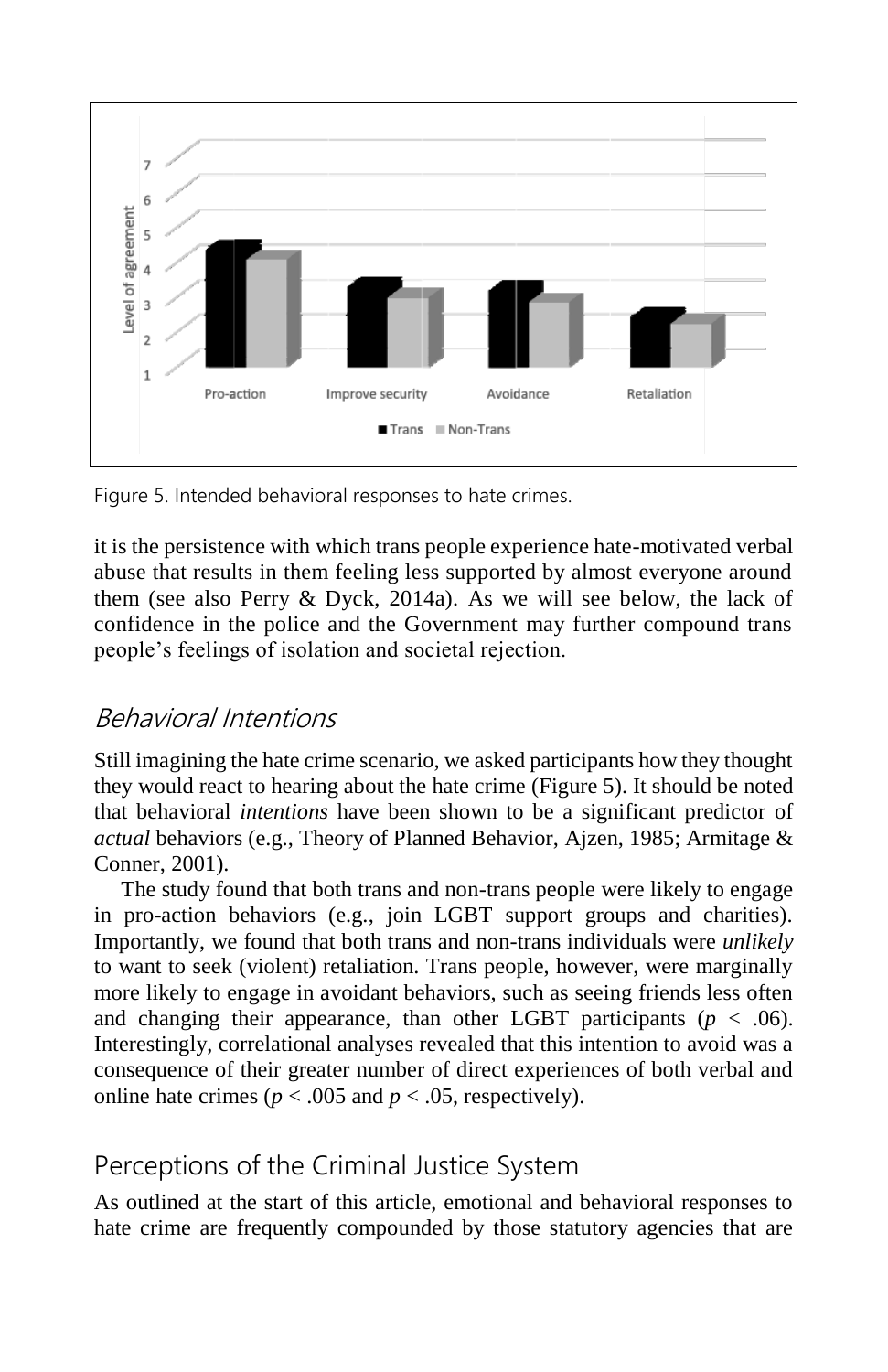tasked with mitigating against these impacts. As such, this study explored the experiences and attitudinal responses of trans people toward the police, the CPS, and the Government in relation to anti-LGBT hate crime.

# Police Effectiveness and Perceptions of Policies and **Procedures**

Proportionately, slightly more trans people  $(32\%; n = 19)$  had contacted the police regarding a hate crime than non-trans people  $(27\%; n = 140)$ , though this difference was not significant. This is somewhat surprising, considering the distinct lack of confidence that trans people generally have in the police. One possible reason for this is that there were higher rates of more serious types of hate crime reported by trans people, which are more likely to come to the attention of the police via self-reporting or by witnesses reporting incidents.

In line with other studies reviewed above, we found that trans people were more likely to believe that the police are *less* effective at dealing with anti-LGBT hate crimes compared with non-trans participants (Figure  $6, p < .005$ ). Further analyses<sup>[36](file:///J:/WatchFolder/PROCESS/JIV715026.docx%23ENotes38)</sup> revealed that trans people who had contact with the police officers thought the police were less effective than non-trans people who had contact with them  $(M = 3.13$  vs. 4.24,  $p < .001$ ; there was little difference between the two groups when they had *not* had any contact with the police (3.8 vs. 4.1). This suggests that trans people have more negative experiences with the police compared with other victims of anti-LGB hate crime.

Trans participants were slightly (and nonsignificantly) more likely to state that the police should have special policies and procedures for anti-LGBT



Figure 6. Attitudes toward the criminal justice system.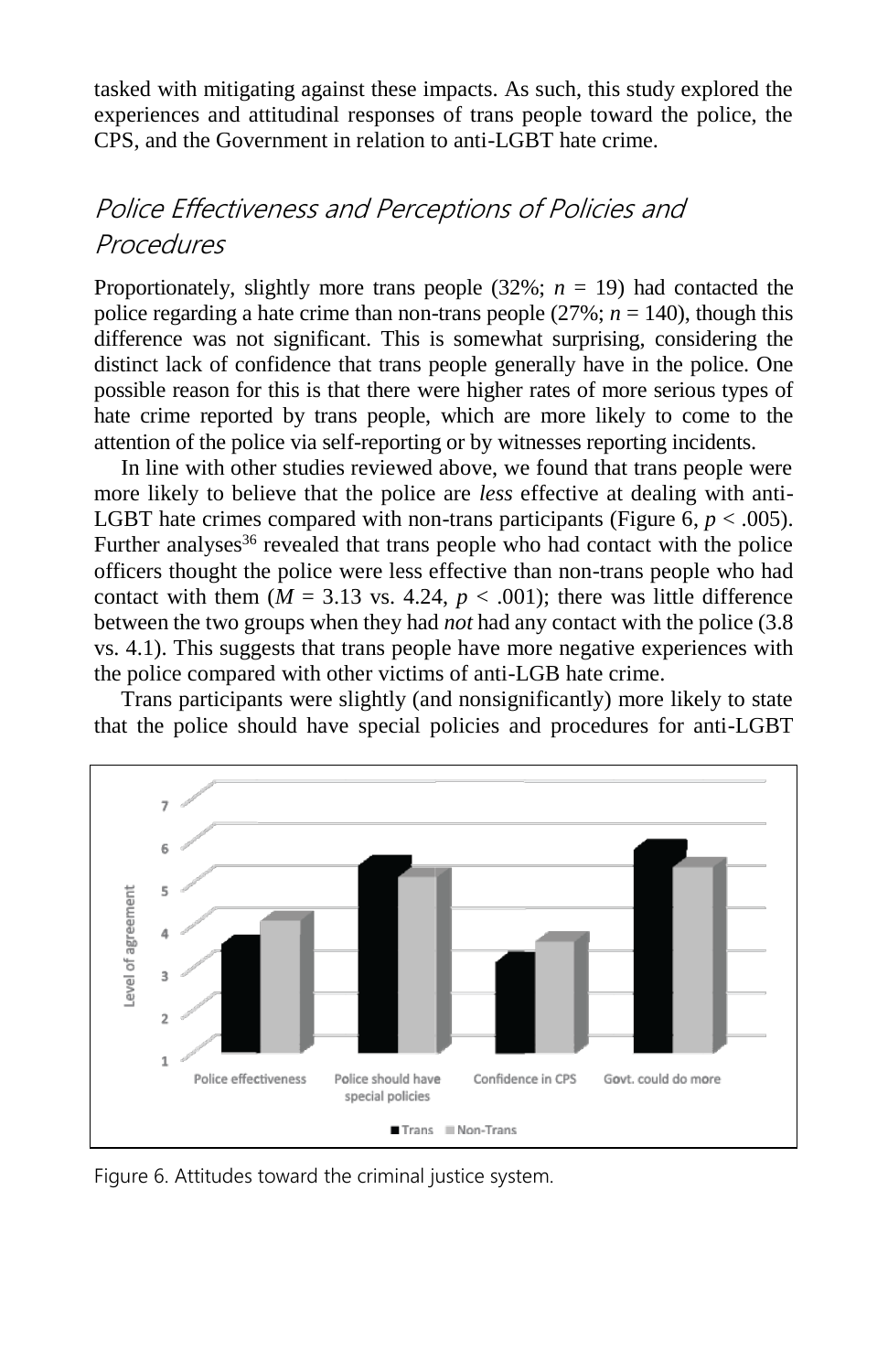hate crimes than non-trans participants. Again, this was qualified by the amount of contact they had had with the police, but this time, trans people who had had *no* contact with the police were more likely to believe that the police should have special policies and procedures (such as having specialist police officers) than non-trans participants who also had not had contact with the police ( $M = 5.52$  vs. 4.98,  $p < .01$ ). For those who had had contact with the police, the difference between the two groups was smaller, in the opposite direction, and nonsignificant  $(M = 5.2$  and 5.5 for trans and non-trans, respectively). This provides further evidence (though by no means conclusive) that trans people are still not being provided with the support that they need from law enforcement agencies.

# Contact and Attitudes Toward the CPS

A significantly higher proportion of trans people  $(15\%; n = 9)$  had had experience with the prosecution service in England and Wales (CPS) in regard to a hate crime than had non-trans participants (7%;  $n = 36$ ,  $p < .05$ ).<sup>[37](file:///J:/WatchFolder/PROCESS/JIV715026.docx%23ENotes39)</sup> This again may indicate that trans people experience more serious/violent offenses than non-trans victims; that is, they experience those offenses which are more likely to result in a criminal prosecution.

The difference between the trans and non-trans group in their confidence in the CPS depended on whether or not they had had any contact with the CPS: those trans people who had had some contact with the CPS expressed higher confidence levels than the non-trans people who had had contact



Figure 7. Confidence in the CPS depends on amount of contact with it. Note. CPS = Crown Prosecution Service.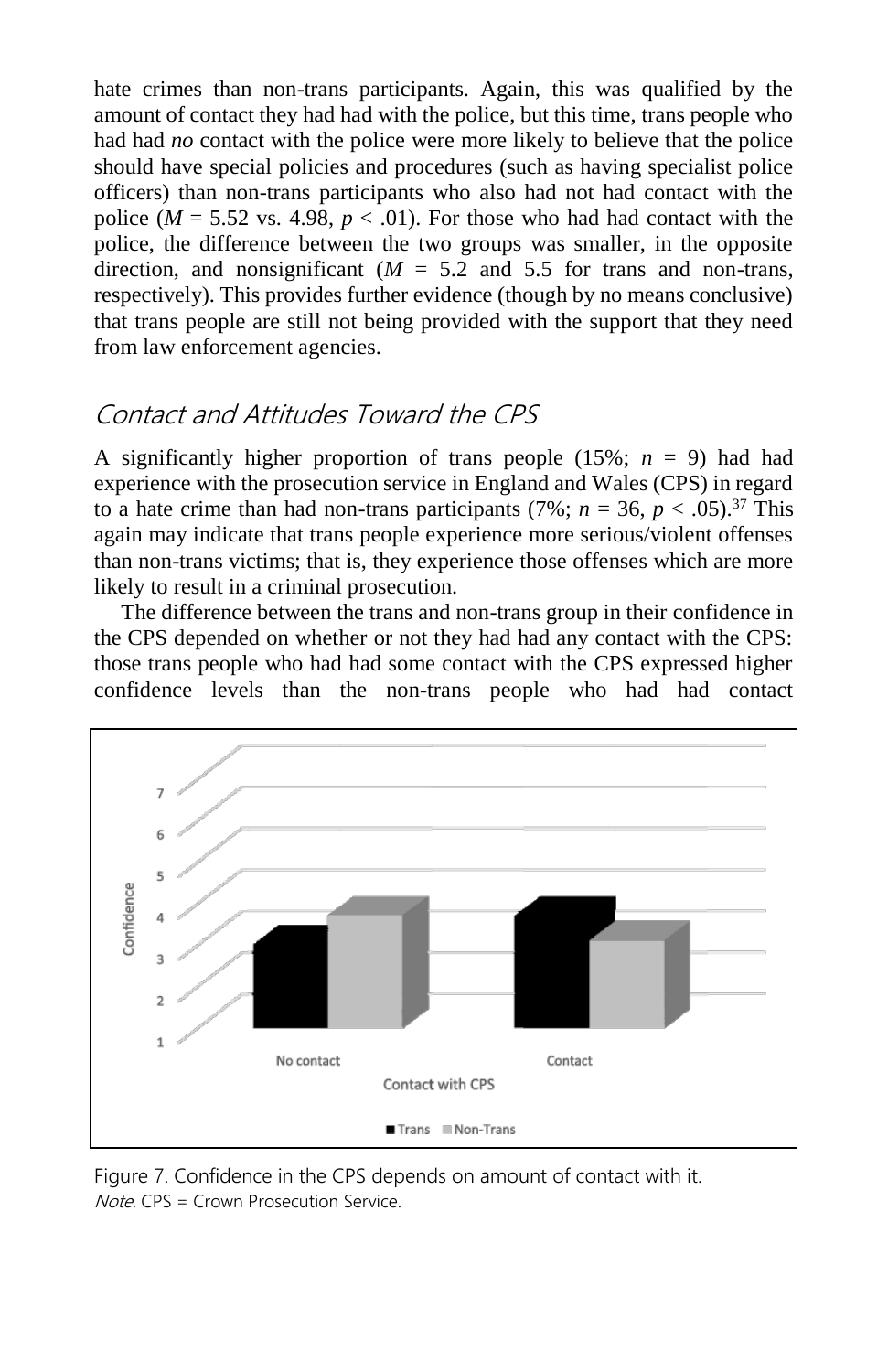(3.7 vs. 3.1), though it is worth noting that this confidence level is still below the midpoint (4) and thus may still indicate a negative perception of the CPS. Conversely, when trans people did not have contact with the CPS, their attitudes toward the CPS were less favorable than non-trans people (who also had no contact with the CPS:  $M = 3.0$  vs. 3.7; see [Figure 7\)](file:///J:/WatchFolder/PROCESS/JIV715026.docx%23Figure7).<sup>[38](file:///J:/WatchFolder/PROCESS/JIV715026.docx%23ENotes40)</sup> This may indicate that direct engagement with the CPS improved trans people's confidence in this institution and provided some evidence that this state agency may have slightly enhanced its responses to anti-trans hate crime.

### Attitudes Toward the Government

Finally, as shown in [Figure 6,](file:///J:/WatchFolder/PROCESS/JIV715026.docx%23Figure6) our research showed that trans participants believed the Government should do more to combat anti-LGBT hate crimes than non-trans participants ( $p < .005$ ). As both trans and non-trans participants' average responses are above the scale midpoint (4), this broader finding infers that all LGBT people, but especially trans individuals, feel the Government should be doing much more to tackle this issue.

## Discussion

Our investigation into trans people's experiences with hate crimes suggest that they are significantly more likely than non-trans LGB people to be direct victims of hate crime that involve physical assaults, physical assaults with weapons, verbal abuse, and online abuse. Most stark is the finding that trans respondents were more than twice as likely to have experienced a hatemotivated physical assault over the past 3 years than LGB respondents. Trans respondents were also more than twice as likely to have experienced more than three incidents of hate-motivated verbal abuse over the past 3 years, and 9 times as likely to have experienced three or more hate-motivated physical assaults over the past 3 years, compared with non-trans respondents.

Building on the current knowledge base on impacts of hate crime, we found that trans people are also likely to have extensive experience of *indirect* victimization. Indeed, respondents were significantly more likely than nontrans LGB people to have been an indirect victim of hate crime involving physical assaults, physical assaults with weapons, verbal abuse, and online abuse. This is the first quantitative study to reveal the extent to which trans people are affected, not only by direct victimization, but by incidents which occur across trans communities.

Compounding trans people's experiences of hate crime was the fact that individuals did not feel as supported by family, friends, and society for being LGBT as non-trans individuals (see also [Perry & Dyck, 2014b\).](file:///J:/WatchFolder/PROCESS/JIV715026.docx%23bib49) Notably, respondents' sense of lack of support was correlated with the frequency of the direct (verbal) abuse they had previously endured. This finding illustrates how trans people can become trapped within a pernicious cycle of persistent (verbal) anti-trans abuse, which in turn exacerbates their sense of cultural and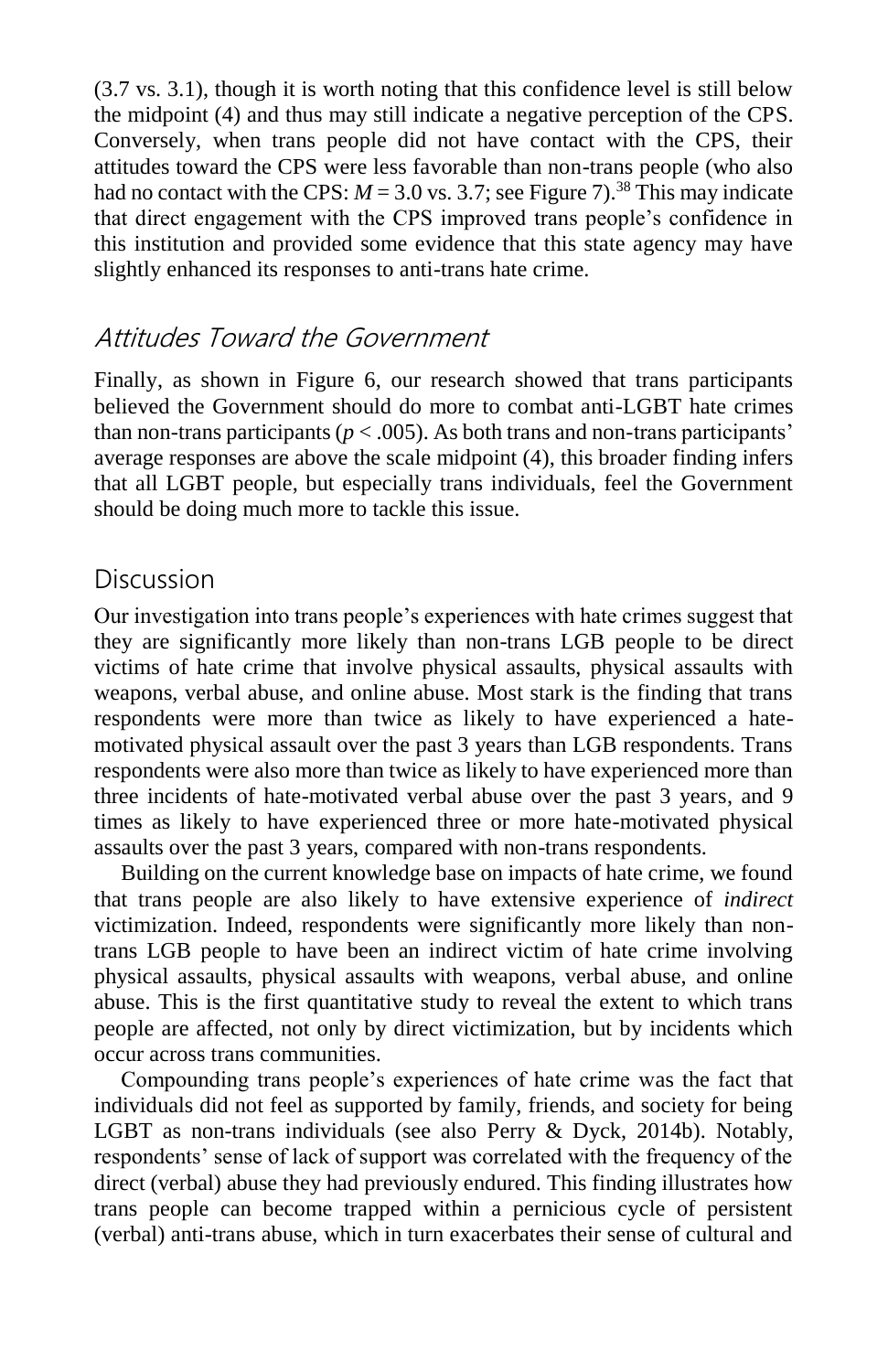societal isolation. Such a finding speaks to our earlier reference to Butler's work, illustrating how trans people's experiences of the world is shaped by their performance of gender, an enactment of identity that is verbally rejected and persistently vilified by other cisgender and/or non-trans people. This ongoing process of "othering" constructs trans identity as deviant, and in turn results in pervasive forms of abuse that ultimately leads to the social and structural rejection of trans people.

Trans people's common experiences of hate crime, combined with their feelings of social rejection, means that most individuals are implicated in what can been termed an ongoing process of victimization. In addressing this problem, statutory agencies must do more to protect against anti-trans abuse if the state is to play a credible role in supporting the needs of trans communities. Of particular concern then was that within this study, trans peoples' attitudes toward the criminal justice system were profoundly negative (see similarly, [Miles-Johnson,](file:///J:/WatchFolder/PROCESS/JIV715026.docx%23bib38)  [2015b](file:///J:/WatchFolder/PROCESS/JIV715026.docx%23bib38); [Moran & Sharpe, 2004;](file:///J:/WatchFolder/PROCESS/JIV715026.docx%23bib40) [Williams & Tregidga, 2013\).](file:///J:/WatchFolder/PROCESS/JIV715026.docx%23bib58) In general, respondents felt that the police are not effective at policing anti-LGBT hate crime, and they are not respectful toward them as victims; this was especially true where individuals had previous contact with the police. Respondents were also less confident in the CPS to prosecute anti-LGBT hate crimes, though the level of confidence was lower where respondents had not had direct experience with the CPS. Finally, respondents believed the Government should do more to combat anti-LGBT hate crimes.

Collectively, our findings support the assertion that trans people are faced with pervasive individual and systemic forms of genderism. The data provide cogent evidence of the various direct and indirect forms of victimization that are experienced as part of a continuum of individual, social, and structural prejudice. Hate incidents against trans people should, therefore, not be viewed as one-off or isolated incidents of prejudice that are committed by hardened bigots operating at the edge of society, but as part of a process of abuse that is symptomatic of a corrupted social milieu, that which sustains a cultural resistance against individuals who transgress gender norms. We see evidence of this, not just in the commonality of targeted anti-trans hatred but in the lack of familial and societal support experienced by trans people, as well as their distinct lack of confidence in the Government and its criminal justice apparatus to protect them. The result is that hate crime, and more broadly transphobia, continues to actively restrict trans people's equal participation in a society where they are free from discrimination and targeted violence.

### Limitations

We would have ideally liked to have explored any differences in impact based on respondents' gender identity and gender expression within the sample. However, due to the smallish sample size and the fact that a total of seven selfidentifying gender identities were included in the study, we were unable to provide any statistically significant data on differing impacts based on divergent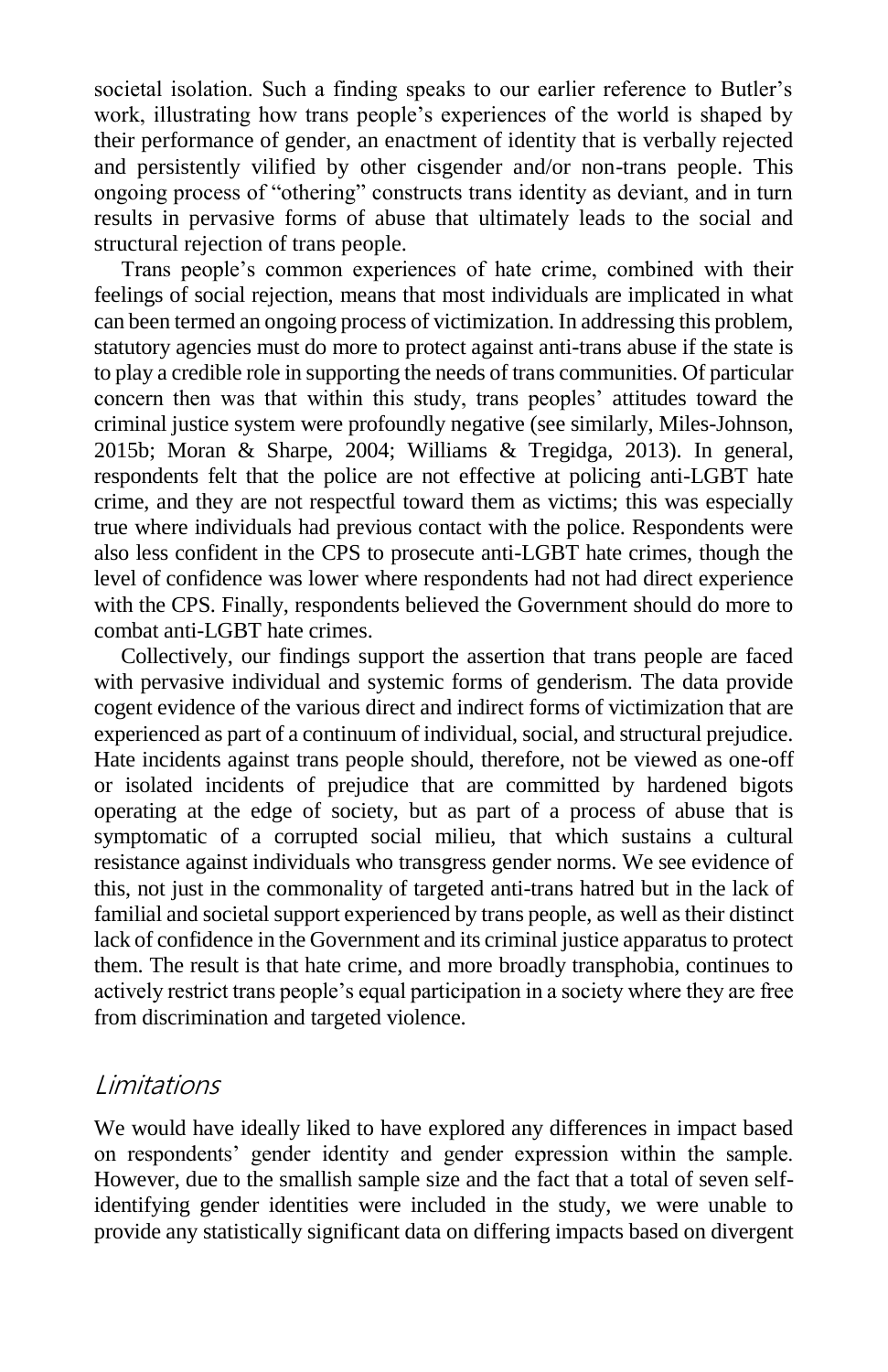gender identities within the sample. This was also true of differences based on ethnic background. As noted above, the vast majority of trans respondents to our survey described themselves as "White British." This meant that we were unable to examine the effects that racial or ethnic differences had on individuals' reactions to hate crime or their behavioral intentions. Moreover, the homogeneity in ethnic backgrounds meant that we were also unable to explore issues around intersectionality. This was unfortunate considering that there is some evidence within the literature to show that ethnicity and gender identity may have an intersectional effect on the nature and impact of anti-trans violence [\(Grant et al.,](file:///J:/WatchFolder/PROCESS/JIV715026.docx%23bib19)  [2011;](file:///J:/WatchFolder/PROCESS/JIV715026.docx%23bib19) [NCAVP, 2015\).](file:///J:/WatchFolder/PROCESS/JIV715026.docx%23bib43)

The lack of ethnic diversity in our sample was a product of the sampling technique that we employed to gain sufficient numbers in the study to make valid quantitative analyses. Respondents were recruited online via our partner organizations and social media outlets. This form of opportunity sampling meant that the sample would never be "truly" representative of the entire trans community. However, it only became clear after the study that such a process did not reach enough trans people from ethnic minority backgrounds. Hence, although we were able to disaggregate trans respondents from the "LGBT" sample, thereby providing us with a more nuanced picture of the impacts of anti-LGBT hate crime, we were still unable to fully explore the differences that may exist within the trans community itself.

### Policy Implications

Our findings that trans people experience persistent forms of both direct and indirect hate crime illustrate that anti-trans hate crime is a serious health issue which must be prioritized by statutory agencies. A recent Parliamentary Inquiry and final report on Transgender Inequality in the United Kingdom recommends, "[t]he Government should introduce new hate-crime legislation which extends the existing provisions on aggravated offences and stirring up hatred so that they apply to all protected characteristics . . . " (House of Commons, Women & Equalities Committee, 2016, para. 275).<sup>[39](file:///J:/WatchFolder/PROCESS/JIV715026.docx%23ENotes41)</sup> Our finding that anti-LGBT hate crime is disproportionately common among trans people is directly relevant to the U.K. Government's current assessment of whether transgender should be included under sections 28-32 of the Crime and Disorder Act 1998 and Part 3A of the Public Order Act 1986, adding further credence to the assertion that anti-trans hate speech and hate crime is a social problem that requires specific legislative action.[40](file:///J:/WatchFolder/PROCESS/JIV715026.docx%23ENotes42)

As this study suggests, further government action is important to trans people. However, it will be essential that any new laws and government measures do not become another conduit through which the state and its apparatus become implicated in the oppression and "othering" of trans people. Indeed, our data show that experience of hate crimes and direct experience with the police *reduce* confidence in these institutions. Such a finding indicates one or more of the following: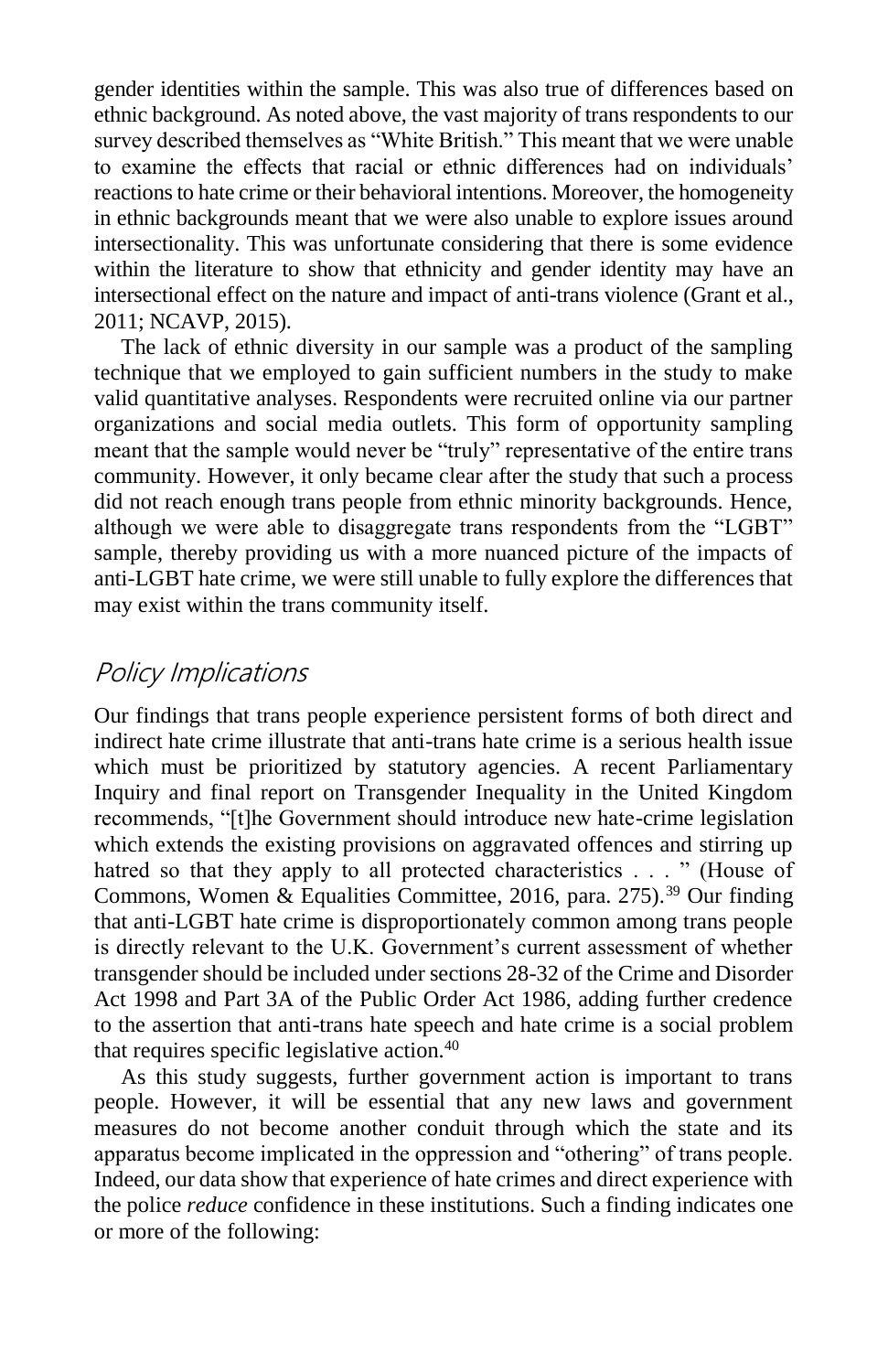- 1. That justice agencies are directly or indirectly perpetuating trans people's sense of victimization.
- 2. That agencies are not doing enough to support victims of anti-trans hate crime.
- 3. That agencies need to communicate more effectively to trans communities about what they are currently doing to tackle anti-trans hate crimes  $41$

Given that trans people have largely negative experiences with some statutory agencies responsible for tackling hate crime, it is possible that widening hate crime laws to include transgender may expose trans victims to secondary victimization. Within the Australian context, Miles-Johnson notes that to improve police responses within trans communities, forces have implemented new strategies to enhance the operational responses to hate crime. However, as Miles-Johnson (2015a) highlights, policy documents can often reflect the "aspirations" of an organization and "not necessarily the practice of the officers" (p. 1). One problem that has been highlighted in relation to policing of anti-trans hate crime is that policy documents do not detail the multiple ways in which contact between the police and trans people may result in discrimination, misgendering, insensitivity in language, or inappropriate procedures. Without adequate education and training on trans issues and trans identities, the policing of anti-trans hate crime is likely to repeat many of the social harms already endured by trans people. In this regard, the Transgender Equality Report states,

The [UK] Ministry of Justice must ensure that it consults fully with the trans community in developing the Government's new hate-crime action plan, so that the proposals are well-targeted and likely to be effective in increasing levels of reporting. This plan must include mandatory national transphobic hate-crime training for police officers and the promotion of third-party reporting. (House of Commons, Women & Equalities Committee, 2016, para. 267)

If this is to be successful, the consultation process must engage fully with trans communities across the United Kingdom. Of particular importance is that justice agencies directly engage with trans communities with the following aims:

- 1. Improving awareness about the complexities of trans identities and gender expression, including appropriate language.
- 2. To better determine the needs of trans people who have been victimized.
- 3. To communicate (interactively) to trans communities that the police and other justice agencies are taking anti-trans hate crime seriously and that agencies are dedicated to offering support by trained officers.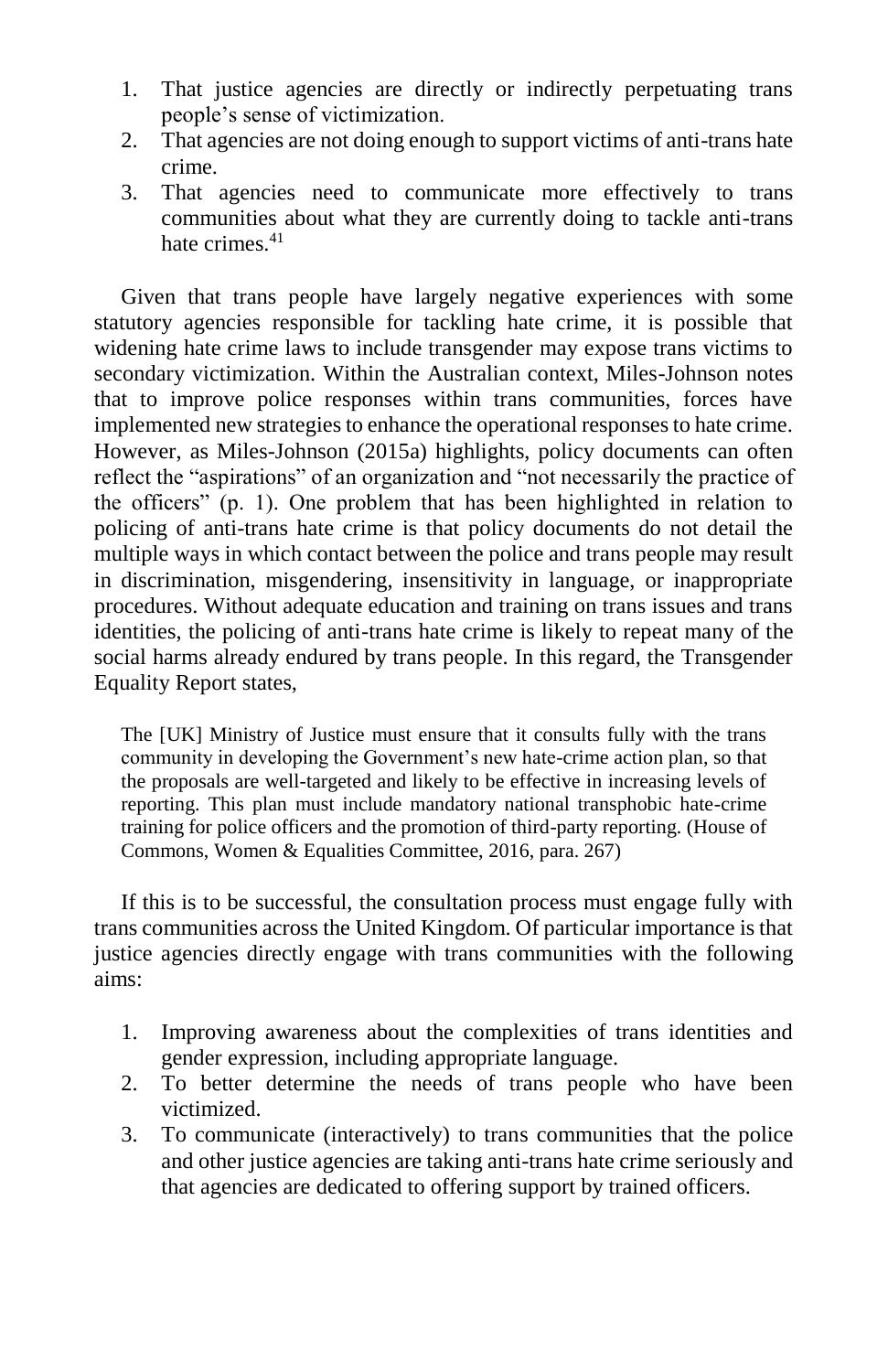4. To ensure that policing strategies and policies on hate crime are based on evidence relating to the nature, extent, and impacts of anti-trans hate and hostility.

Only where public institutions engage directly with trans communities that they are there to serve can they challenge the misconceptions and fears that professionals often have about trans people. A more detailed policy domain on supporting trans victims which outlines the varied needs of trans people is needed if the justice system is to offer a system that provides appropriate support to victims of anti-trans hate crime. As this study has shown, that support must be based on the knowledge that hate crimes against trans people are highly pervasive (directly and indirectly) and repetitive, and that such crimes can have significant impacts on the emotions, behaviors, and attitudes of trans people.

#### Declaration of Conflicting Interests

The author(s) declared no potential conflicts of interest with respect to the research, authorship, and/or publication of this article.

### Funding

This study was supported by a research grant to Mark Walters and Rupert Brown from the Leverhulme Trust (UK).

#### **Notes**

- 1. Proaction included participate in anti-hate crime groups; participate in lesbian, gay, bisexual, and transgender (LGBT) charities; and participate in LGBT advocacy groups. Avoidance included go out less often; see friends less often; avoid places and people; pay more attention when out; less inclined to tell people about sexuality; show less public affection to partner; and change appearance.
- 2. For a comprehensive study of the impacts of hate crime, including multiple and intersecting identities, see[, Chakraborti, Garland, and Hardy \(2014\).](file:///J:/WatchFolder/PROCESS/JIV715026.docx%23bib9)
- 3. Trans and transgender will be defined below.
- 4. The authors of this study do this in a previous study for the purposes of understanding "community impacts," (Brown & Walters, 2016).
- 5. We do not use the term *cisgender* to describe non-trans LGB people. This is because not all LGB respondents will have identified as cisgender (despite also not identifying as transgender) and as such we do not wish to impose this label on our participants.
- 6. "Cisgender" has come to describe those whose gender identity matches their biological sex characteristics at birth [\(Perry & Dyck, 2014a\).](file:///J:/WatchFolder/PROCESS/JIV715026.docx%23bib48)
- 7. Note that sometimes transsexuals and nonbinary people may also identify as being "transgender" or simply "trans."
- 8. See, for example, http://www.transstudent.org/asterisk
- 9. Though queer theory and feminism in some forms have questioned both transsexualism and transgenderedness because they have been read as reinforcing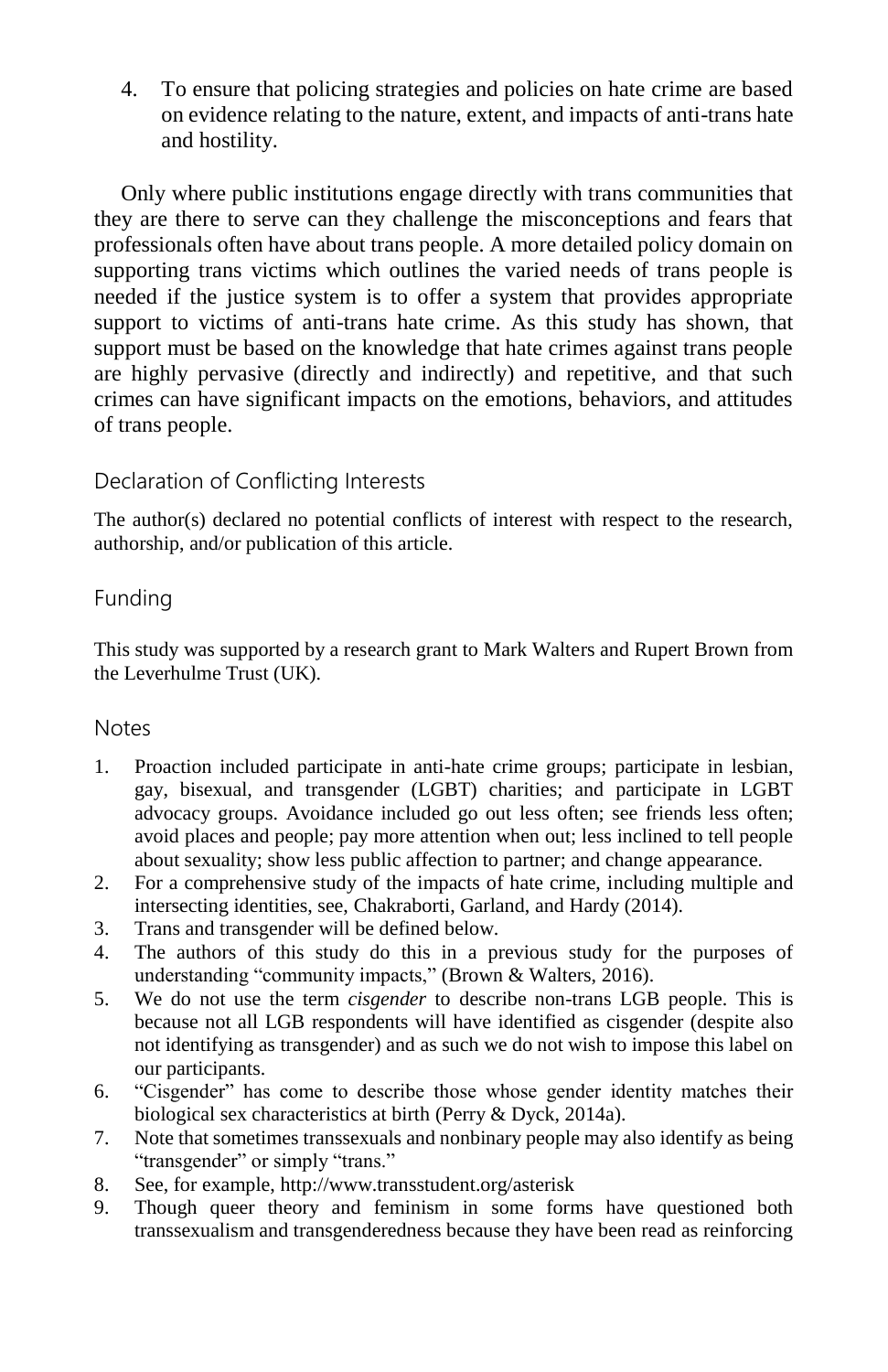traditional gender stereotypes or for invading female spaces (see [Chakraborti &](file:///J:/WatchFolder/PROCESS/JIV715026.docx%23bib8)  [Garland, 2015\).](file:///J:/WatchFolder/PROCESS/JIV715026.docx%23bib8)

- 10. Note that we are unable to make any statistically relevant analyses of differences between trans people's experiences of hate crime based on race, ethnicity, age, or class. Larger surveys on trans victimization should pursue these further to examine the impacts of intersectionality.
- 11. Underpinning this assertion is research by Norton and Herek (2013) who used data from a national probability sample of heterosexual adults and found negative attitudes toward transgender people were more likely to be associated with heterosexual men, endorsement of a standard gender binary, psychological authoritarianism, political conservatism, and lack of contact with sexual minorities.
- 12. Added by the Legal Aid, Sentencing and Punishment of Offenders Act 2012, s. 65(9). Note that transgender is also included in Scottish hate crime laws under the Offences (Aggravation by Prejudice; Scotland) Act 2009, ss. 1 & 2, but not in Northern Ireland.
- 13. [Turner, Whittle, and Combs \(2009, p. 1\)](file:///J:/WatchFolder/PROCESS/JIV715026.docx%23bib53) survey of 2,669 trans people across the continent similarly found that 79% of trans people "had experienced some form of harassment in public ranging from transphobic comments to physical or sexual abuse" (see also [Morton, 2008\)](file:///J:/WatchFolder/PROCESS/JIV715026.docx%23bib41).
- 14. The All Wales Hate Crime Project.
- 15. Research also suggests that trans women of color are disproportionately affected by physical and sexual violence [\(Grant et al., 2011;](file:///J:/WatchFolder/PROCESS/JIV715026.docx%23bib19) National Coalition of Anti-Violence Programs [\[NCAVP\], 2015\).](file:///J:/WatchFolder/PROCESS/JIV715026.docx%23bib43)
- 16. Male to Female and Female to Male, respectively.
- 17. It should be noted that both sexual violence and physical violence against trans people frequently occur in the familial context. [Kenagy and Bostwick \(2005\)](file:///J:/WatchFolder/PROCESS/JIV715026.docx%23bib29) find that 66% of their respondents had experienced some form of violence within the home.
- 18. Research conducted in Wales.
- 19. [Williams and Tregidga \(2013\)](file:///J:/WatchFolder/PROCESS/JIV715026.docx%23bib58) report that trans people were 10 times more likely to have suicidal thoughts than other hate crime victims. A study by [Testa and](file:///J:/WatchFolder/PROCESS/JIV715026.docx%23bib52)  [colleagues \(2012;](file:///J:/WatchFolder/PROCESS/JIV715026.docx%23bib52) the Virginia Transgender Health Study) found that out of the 271 trans people, they surveyed trans women who had experienced physical violence were significantly more likely to report a history of suicidal ideation and attempted suicide.
- 20. European Union Agency for Fundamental Rights (FRA, 2014) found that over one third of respondents said they did not report an incident of violence or threat of violence to the police out of fear of a homophobic and/or transphobic reaction from the police.
- 21. [Testa and colleagues' \(2012\)](file:///J:/WatchFolder/PROCESS/JIV715026.docx%23bib52) Virginia-based research found that just 10% of trans victims reported an incident to the police.
- 22. Williams and Tregidga found that the three most common reasons why trans victims did not report incidents to the police are (a) the police would not have understood, (b) previous bad experience of the police, and (c) fear of retaliation by the offender(s.) Other victims have noted that they are fearful of secondary victimization if they report to the police (Xavier, Bobbin, Singer, & Budd, 2005).
- 23. Although the statistics used have been rigorously evaluated and tested against stringent statistical methodologies, the smallish number of trans participants means that some of the data should be treated with caution.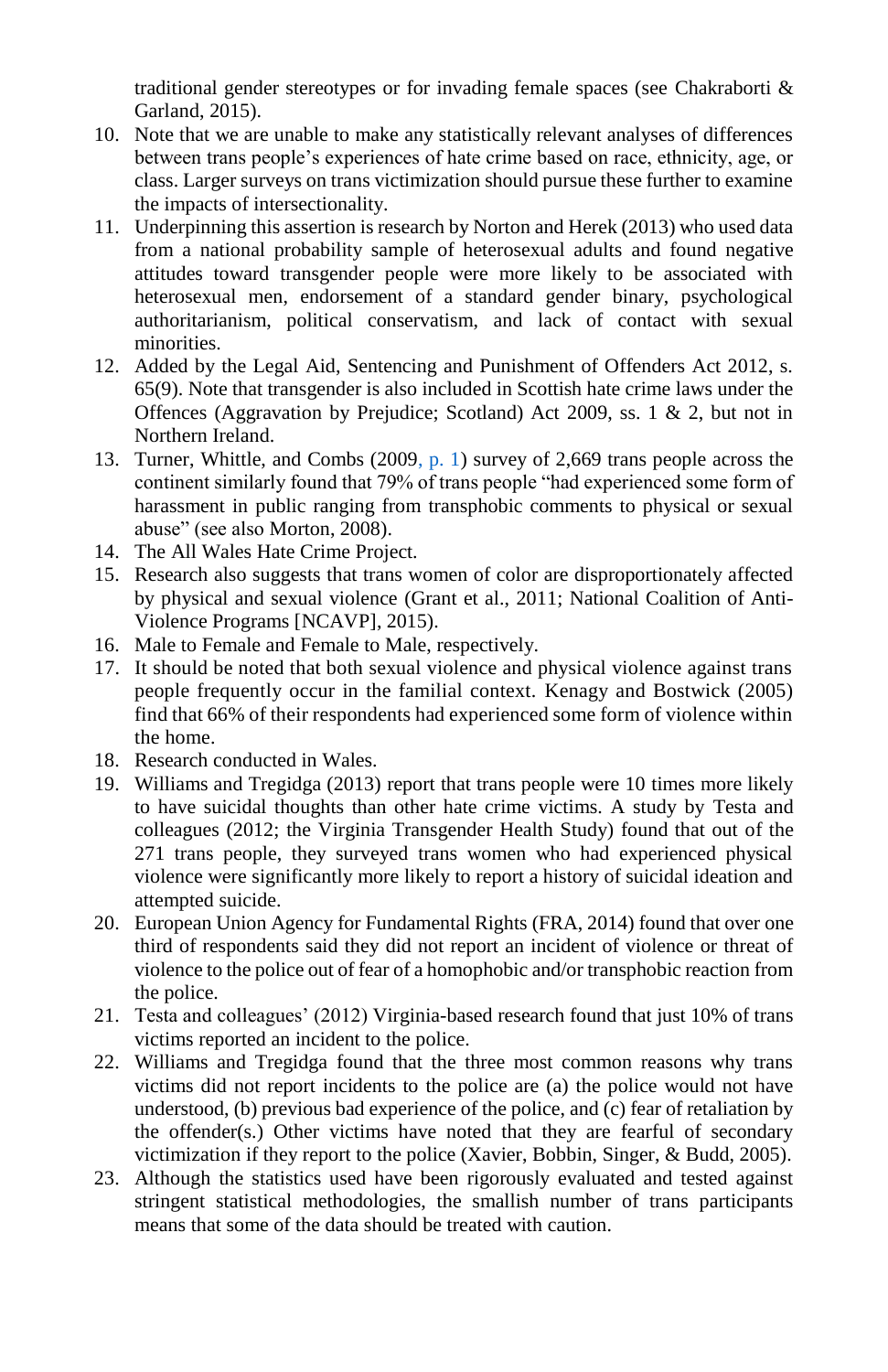- 24. Note that while our study on anti-LGBT victimization included queer people and trans people, broadly defined, we did not survey anyone identifying as intersex. Some intersex individuals may also identify as being trans, but readers should bear in mind that these identities should not be conflated. Intersex people's experiences of targeted victimization is an area in clear need of further research.
- 25. The sample was predominantly White British, with only one Asian and one mixed ethnicity participant; four respondents' ethnicity was not determinable (e.g., "declined to answer").
- 26. Indirect victimization was defined as the respondent "personally knowing" someone in their local community who had been targeted.
- 27. Note that we did not measure respondents' emotional and behavioral reactions to their actually experienced hate crime for three reasons. The first is that lack of temporality in many cases may affect individuals' memories of the actual impact of an incident. The second is that the use of scenario ensured no extraneous variables concerning the hate crime (e.g., severity of crime, closeness to victim, etc.) could account for the difference in emotional reactions across participants. Third, as part of the wider study, we compare the indirect effects of hate crimes on those with no previous experiences of hate crime to explore whether these previous experiences affect individuals' emotions and their behavioral intentions. This would not have been possible were we to measure only the emotions of those who had experienced an actual hate crime.
- 28. Note that trans people may have identified as any type of sexual orientation. Note also that LGB people may not necessarily identify as cisgender with some identifying as "queer" or "other."
- 29. As we contend that contact with the criminal justice agencies is predictive of attitudes toward them, we tested this moderation effect. Unfortunately, due to the small sample size, this precluded any further analysis into the mediational effects of indirect and direct experiences with hate crimes on these attitudes.
- 30. This does, however, mean that it is possible that some trans people may have experienced anti-LGB hate crime as against anti-trans hate crime. Whether this is the case or not, the importance of the data is in measuring individual's reactions to being targeted for hate crime and not the types of prejudices which give rise to such targeted abuse.
- 31. Data for more than seven instances/victims: Percentage of people with seven or more direct experiences with verbal hate crimes: trans people 39% vs. non-trans 11%. Percentage of people with seven or more direct experiences with assault hate crimes: trans 1.7% vs. non-trans 0.4%. Percentage of people with seven or more indirect experiences with verbal hate crimes: trans 47.5% vs. non-trans 15%. Percentage of people with seven or more indirect experiences with assault hate crimes: trans 8.5% vs. non-trans 4%.
- 32. See also [Chakraborti, Garland, and Hardy \(2014\)](file:///J:/WatchFolder/PROCESS/JIV715026.docx%23bib9) and [Williams and Tregidga](file:///J:/WatchFolder/PROCESS/JIV715026.docx%23bib58)  [\(2013\)](file:///J:/WatchFolder/PROCESS/JIV715026.docx%23bib58)*.*
- 33. All differences between the trans and non-trans groups reported here and below were examined using an independent-group *t* test.
- 34. Bootstrap mediational analyses were conducted using the Process macro (Hayes, 2013). This analysis statistically assesses how one variable impacts upon another via a particular mechanism; for example, our analyses show that trans people feel less approval than non-trans participants, and they do so, in part, *because* they experience more verbal abuse.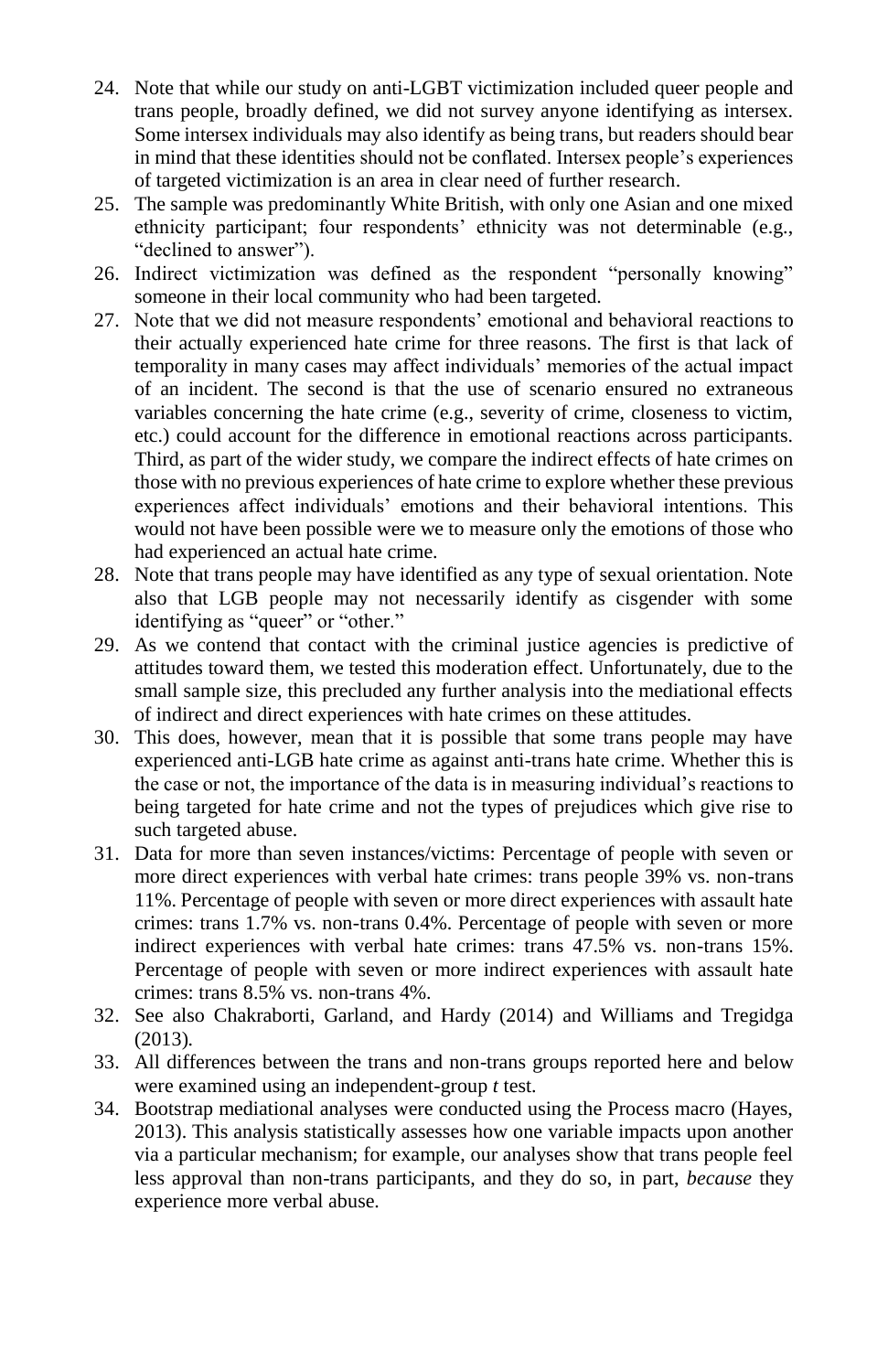- 35. This analysis and the one reported immediately below used a two-way ANOVA with trans versus non-trans as one factor, and presence vs. absence of contact with police as the other.
- 36. Established by  $\chi^2$  test.
- 37. This analysis was performed using a two-way ANOVA.
- 38. Note that some of the findings from this article were presented to the Committee during the inquiry.
- 39. U.K. hate crime provisions that currently do not include transgender as a protected characteristic.
- 40. This may be particularly important to the Crown Prosecution Service (CPS) as direct experience did not reduce confidence.

#### References

- Ajzen, I. (1985). From intentions to actions: A theory of planned behavior. In J. Kuhl & J. Beckmann (Eds.), *Action control: From cognition to behavior* (pp. 11-39). Heidelberg, Germany: Springer.
- Antjoule, N. (2016). *The hate crime report: Homophobia, biphobia and transphobia in London*. London, England: Galop.
- Armitage, C. J., & Conner, M. (2001). Efficacy of the theory of planned behaviour: A meta-analytic review. *British Journal of Social Psychology, 40*, 471-499. doi:10.1348/014466601164939
- Bell, J. G., & Perry, B. (2015). Outside looking in: The community impacts of antilesbian, gay, and bisexual hate crime. *Journal of Homosexuality, 62*, 98-120.
- Bettcher, T. M. (2007). Evil deceivers and make-believers: On transphobic violence and the politics of illusion. *Hypatia, 22*, 43-65.
- Brown, R. (2010). *Prejudice: Its social psychology* (2nd ed.). Chichester, UK: Wiley-Blackwell.
- Brown, R. & Walters, M. A. (2016). Findings from the Sussex Hate Crime Project. Submission to the Parliamentary Inquiry into hate crime and its violent consequences. London, England: House of Commons.
- Burke, M. (1993). *Coming out of the blue*. London, England: Cassell.
- Butler, J. (1990). *Gender trouble and the subversion of identity*. New York, NY: Routledge.
- Chakraborti, N., & Garland, J. (2015). *Hate crime: Impact, causes and responses*. London, England: SAGE.
- Chakraborti, N., Garland, J., & Hardy, S.-J. (2014). *The Leicester hate crime project: Findings and conclusions*. University of Leicester. Retrieved from https://www2.le.ac.uk/departments/criminology/hate/documents/fc-full-report
- Cheng, W., Ickes, W., & Kenworthy, J. B. (2013). The phenomenon of hate crimes in the United States. *Journal of Applied Social Psycholology, 43*, 761-794.
- Clements-Nolle, K., Marx, R., & Katz, M. (2006). Attempted suicide among transgender persons: The influence of gender-based discrimination and victimization. *Journal of Homosexuality, 51*, 53-69.
- College of Policing. (2014). *Hate crime operational guidance*. Coventry, UK: Author. Retrieved from http://www.report-it.org.uk/files/hate\_crime\_operational\_guidance.pdf
- Corcoran, H., Lader, D., & Smith, K. (2015). *Hate crime, England and Wales, 2014/15*. London, England: Home Office.
- Corcoran, H., & Smith, K. (2016). *Hate crime, England and Wales, 2015/16*. London, England: Home Office.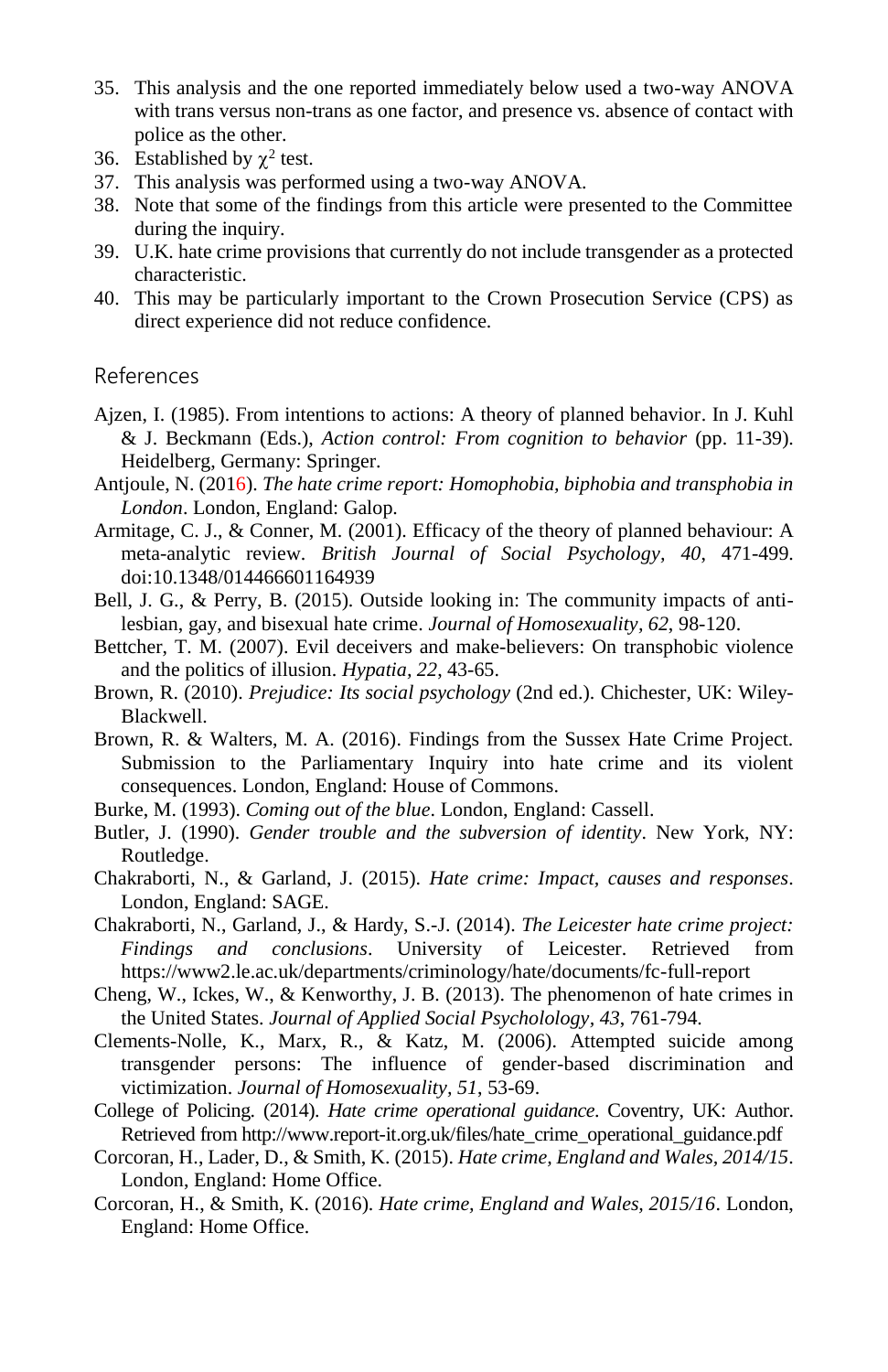- Cottrell, C. A., & Neuberg, S. L. (2005). Different emotional reactions to different groups: A sociofunctional threat-based approach to "prejudice." *Journal of Personality and Social Psychology, 88*, 770-789.
- European Union Agency for Fundamental Rights. (2014). *Being trans in the European Union comparative analysis of EU LGBT survey data*. Luxembourg City: Publications Office of the European Union.
- Giannasi, P. (2015). Hate crime in the United Kingdom. In N. Hall, A. Corb, P. Giannasi, & J. Grieve (Eds.), *The Routledge international handbook on hate crime* (pp. 105-116). London, England: Routledge.
- Grant, J. M., Mottet, L. A., Tanis, J., Harrison, J., Herman, J. L., & Keisling, M. (2011). *Injustice at every turn: A report of the national transgender discrimination survey*. Washington, DC: National Center for Transgender Equality and National Gay and Lesbian Task Force.
- Hayes, A. F. (2013). Introduction to mediation, moderation, and conditional process analysis: A regression-based approach. New York, NY: Guilford Press.
- Herek, G., Cogan, J., & Gillis, J. (2002). Victim experiences in hate crimes based on sexual orientation. *Journal of Social Issues, 58*, 319-339.
- Herek, G., Cogan, J., Gillis, J., & Glunt, E. (1997). Hate crime victimization among lesbian, gay, and bisexual adults: Prevalence, psychological correlates, and methodological issues. *Journal of Interpersonal Violence, 12*, 195-215.
- Hill, D. B., & Willoughby, B. L. (2005). The development and validation of the Genderism and Transphobia Scale. *Sex Roles, 53*, 531-544.
- Home Office, Office for National Statistics and Ministry of Justice. (2013). *An overview of hate crime in England and Wales*. London, England. Retrieved from https://www.gov.uk/government/uploads/system/uploads/attachment\_data/file/266 358/hate-crime-2013.pdf
- House of Commons, Women & Equalities Committee. (2016). *Transgender equality, first report of session 2015–16*. London, England: The Stationery Office Limited.
- Iganski, P. (2001). Hate crimes hurt more. *American Behavioral Scientist, 45*, 626-638.
- Iganski, P. (2008). *Hate crime and the city*. Bristol, UK: The Policy Press.
- Iganski, P., Lagou, S. (2015) Hate crimes hurt some more than others: implications for the just sentencing of offenders. Journal of Interpersonal Violence. 30, 1696-1718.
- James, S. E., Herman, J. L., Rankin, S., Keisling, M., Mottet, L., & Anafi, M. (2016). *The report of the 2015 U.S. transgender survey*. Washington, DC: National Center for Transgender Equality.
- Jones, N. (2013). *Bridging the gap-trans\*: What does the asterisk mean and why is it used?* Retrieved from http://www.pdxqcenter.org/bridging-the-gap-trans-whatdoes-the-asterisk-mean-and-why-is-it-used/
- Kenagy, G. P., & Bostwick, W. B. (2005). Health and social service needs of transgender people in Chicago. *International Journal of Transgenderism, 3*, 57-66.
- Kuper, L. E., Nussbaum, R., & Mustanski, B. (2012). Exploring the diversity of gender and sexual orientation identities in an online sample of transgender individuals. *Journal of Sex Research, 49*, 244-254.
- Latest hate crime statistics available: Report contains info on offenses, victims, and offenders. (2015, November 16). *Federal Bureau of Investigation*. Retrieved from https://www.fbi.gov/news/stories/latest-hate-crime-statistics-available
- Levitt, H. M., & Ippolito, M. R. (2014). Being transgender: The experience of transgender identity development. *Journal of Homosexuality, 61*, 1727-1758.
- Lombardi, E. (2009). Varieties of transgender/transsexual lives and their relationship with transphobia. *Journal of Homosexuality, 56*, 977-992.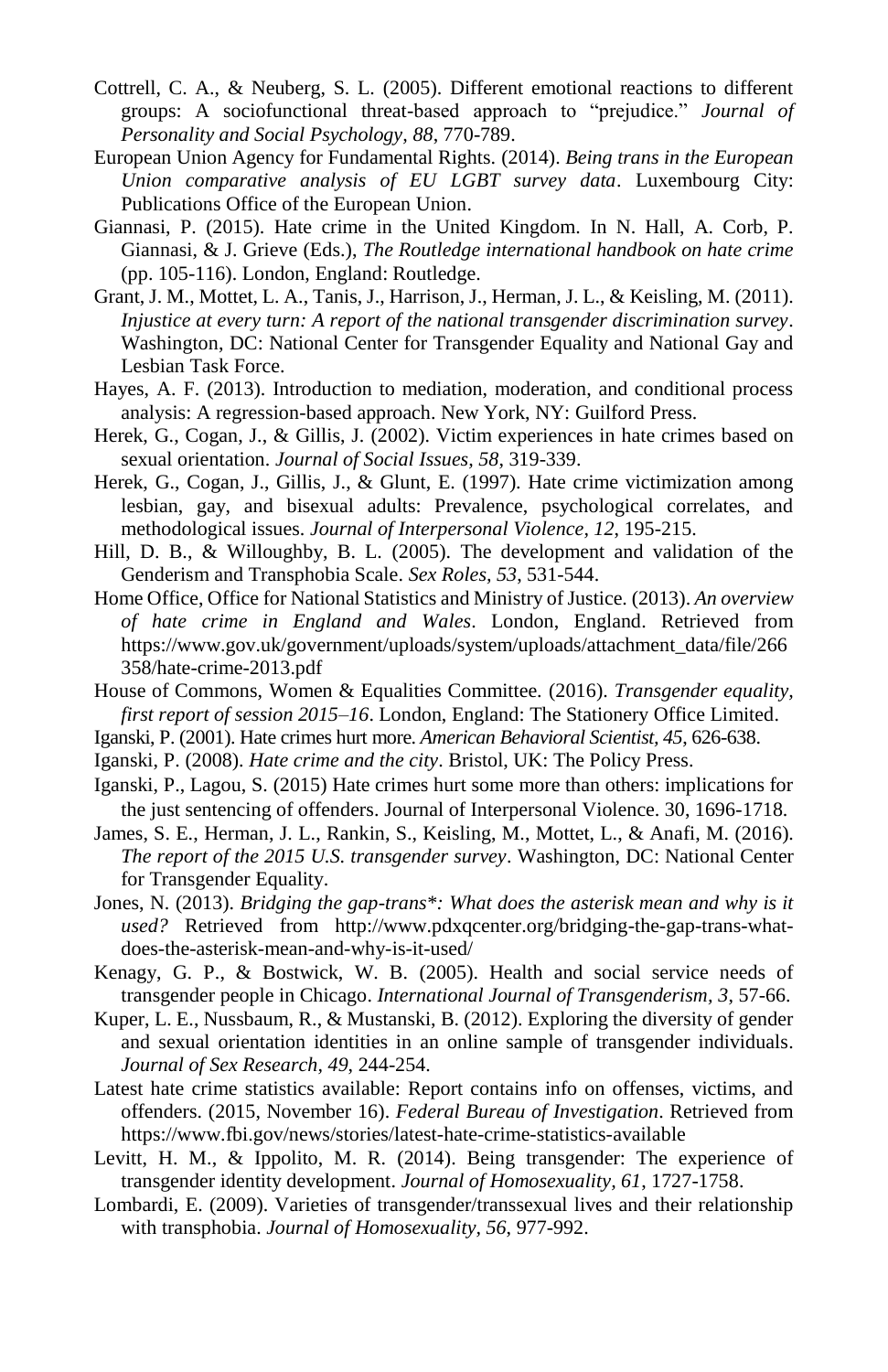- Mackie, D. M., & Smith, E. R. (Eds.). (2015). *Intergroup emotions*. Washington, DC: American Psychological Association.
- Macpherson, W. (1999). *The Stephen Lawrence inquiry: Report of an inquiry by Sir William Macpherson of Cluny*. London, England: The Stationery Office.
- McDevitt, J., Balboni, J., Garcia, L., & Gu, J. (2001). Consequences for victims: A comparison of bias- and non-bias-motivated assaults. *American Behavioral Scientist, 45*, 697-713.
- McNeil, J., Bailey, L., Ellis, S., Morton, J., & Regan, M. (2012). *Trans mental health study 2012*. Equality Network. Retrieved from http://www.scottishtrans.org/wpcontent/uploads/2013/03/trans\_mh\_study.pdf
- Meyer, D. (2014). Resisting hate crime discourse: Queer and intersectional challenges to neoliberal hate crime laws. *Critical Criminology, 22*, 113-125.
- Miles-Johnson, T. (2015a). Policing transgender People: Discretionary police power and the ineffectual aspirations of one Australian police initiative. *SAGE Open*. 5, 1- 14.
- Miles-Johnson, T. (2015b). "They don't identify with us": Perceptions of police by Australian transgender people. *International Journal of Transgenderism, 16*, 169-189.
- Moran, L. J., & Sharpe, A. N. (2004). Violence, identity and policing: The case of violence against transgender people. *Criminology and Criminal Justice, 4*, 395-417.
- Morton, J. (2008). *Transgender experiences in Scotland: Research summary*. Edinburgh, Scotland: Scottish Transgender Alliance.
- National Coalition of Anti-Violence Programs. (2012). *Lesbian, gay, bisexual, transgender, queer, and HIV-affected hate violence in 2011*. [New York, NY:](New%20York,%20NY:%20Anti-violence)  [Anti-violence](New%20York,%20NY:%20Anti-violence) Project.
- National Coalition of Anti-Violence Programs. (2015). *Lesbian, gay, bisexual, transgender, queer, and HIV-affected hate violence in 2014*. New York, NY: Antiviolence Project
- Norton, A. T., & Herek, G. M. (2013). Heterosexuals' attitudes toward transgender people: Findings from a national probability sample of US adults. *Sex Roles, 68*, 738-753.
- Perez-Brumer, A., Hatzenbuehler, M. L., Oldenburg, C. E., & Bockting, W. (2015). Individual-and structural-level risk factors for suicide attempts among transgender adults. *Behavioral Medicine, 41*, 164-171.
- Perry, B. (2001). *In the name of hate: Understanding hate crimes*. New York, NY: Routledge.
- Perry, B., & Alvi, S. (2012). "We are all vulnerable": The in terrorem effects of hate crimes. *International Review of Victimology, 18*, 57-71.
- Perry, B., & Dyck, D. R. (2014a). Courage in the face of hate crime: A curricular resource for confronting anti-LGBTQ violence. In N. Chakraborti & J. Garland (Eds.), *Responding to hate crime: The case for connecting policy and research* (pp. 185-198). Bristol, UK: The Policy Press.
- Perry, B., & Dyck, D. R. (2014b). "I don't know where it is safe": Trans women's experiences of violence. *Critical Criminology, 22*, 49-63.
- Sevelius, J. M. (2013). Gender affirmation: A framework for conceptualizing risk behavior among transgender women of color. *Sex Roles, 68*, 675-689.
- Stephan, W. G., & Stephan, C. W. (2000). An integrated threat theory of prejudice. In S. Oskamp (Ed.), Reducing Prejudice and Discrimination (pp. 23-45). Mahwah, NJ: Lawrence Erlbaum Associates.
- Stotzer, R. L. (2009). Violence against transgender people: A review of United States data. *Aggression and Violent Behavior, 14*, 170-179.